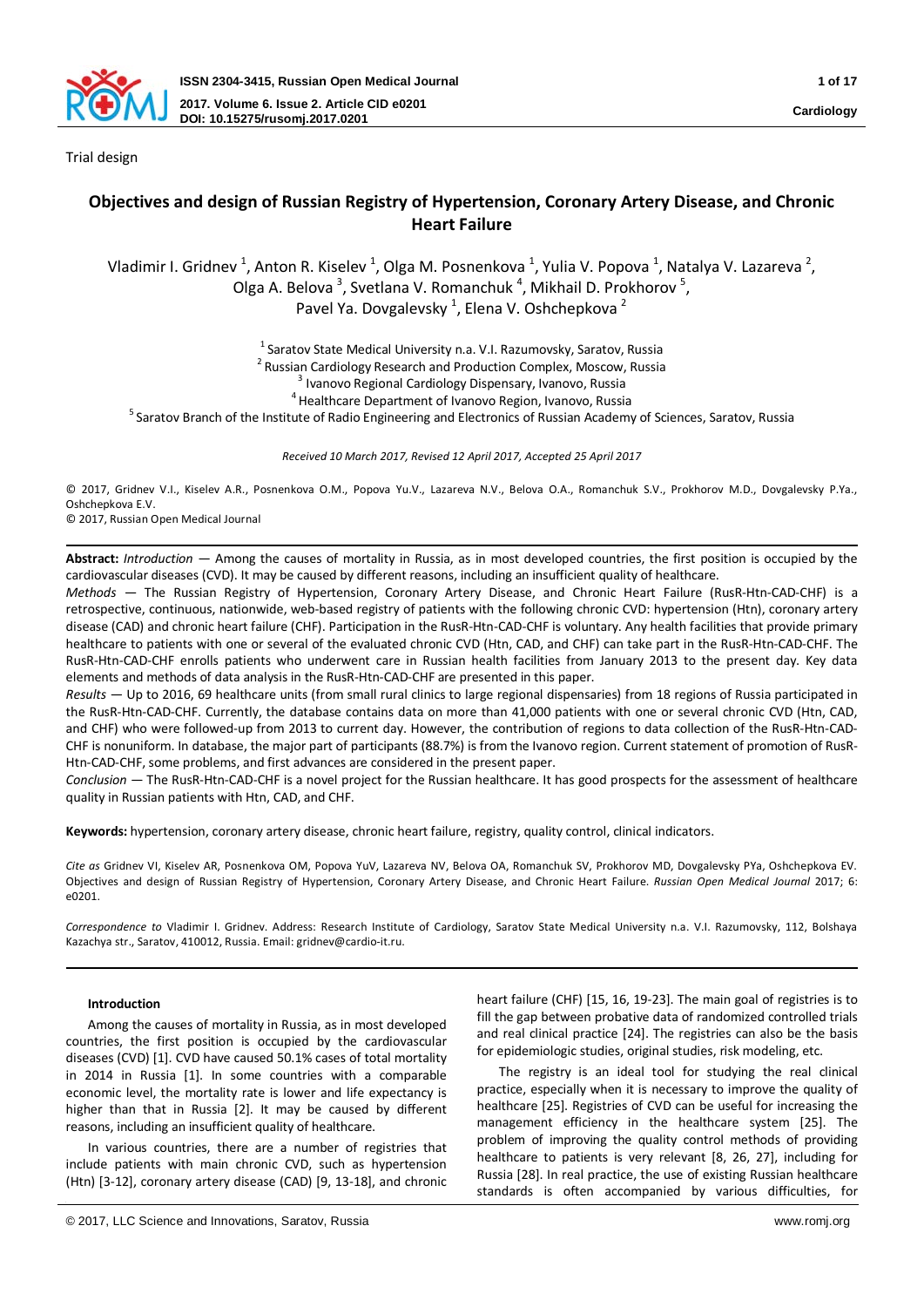

example, inadequate management and funding of healthcare, low patients' compliance, and lack of qualified specialists, necessary equipment, and drugs [28-30].

The first Russian registry of Htn was created in 2006 and has been used successfully up to 2012 inclusive. The main results of this registry were published in Russian scientific journals [31-35]. In 2012, the novel registry, named the Russian Registry of Hypertension, Coronary Artery Disease, and Chronic Heart Failure (RusR-Htn-CAD-CHF), was created, which replaced the first registry of Htn. The goal of the novel registry was to collect information about the patients with one or several of the following chronic CVD: Htn, CAD, and CHF.

**The aim** of this paper is to describe the objectives and design of the RusR-Htn-CAD-CHF. Presented results may be interesting to a wide audience because the RusR-Htn-CAD-CHF is currently the largest registry of Russian patients with Htn, CAD, and CHF.

# **Description of RusR-Htn-CAD-CHF**

# *Objectives*

The main objectives of RusR-Htn-CAD-CHF are the following:

- i) to create the Russian national database containing information on healthcare delivered to patients with Htn and/or CAD and/or CHF in primary care and specialized healthcare;
- ii) to obtain the data on the demographic, clinical, and laboratorial characteristics of patients with Htn and/or CAD and/or CHF in the Russian healthcare;
- iii) to identify the national features of associations between the characteristics of evaluated chronic CVD (Htn, CAD, and CHF) and clinical outcomes, including quality of primary care and specialized healthcare;
- iv) to propose a practical guide for improving the quality and efficiency of healthcare in each health facilities participating in the RusR-Htn-CAD-CHF.

# *Developers*

The Russian Cardiology Research and Production Complex (Moscow, Russia) was responsible for the development of the RusR-Htn-CAD-CHF and centralized the data analysis at a federal level. The RusR-Htn-CAD-CHF was established in 2011–2012 by researchers, cardiologists, and IT specialists from the Saratov Research Institute of Cardiology (Saratov, Russia). The current support of the RusR-Htn-CAD-CHF is carried out by the staff of both the above-mentioned organizations.

# *Participation*

Participation in the RusR-Htn-CAD-CHF is voluntary and free of charge. Any health facility that provides primary care for patients with Htn, CAD, and CHF can participate in the Registry by sending a request to the technical support staff. Starting from 2013, many health facilities from different regions of Russia were invited to take part in the RusR-Htn-CAD-CHF by the Russian Cardiology Research and Production Complex (Moscow, Russia). Up to 2016, 69 healthcare units (from small rural polyclinics to large regional dispensaries) from 18 regions of Russia participated in the RusR-Htn-CAD-CHF. However, the contribution of regions to data collection of the RusR-Htn-CAD-CHF is nonuniform. The major part of participants of the RusR-Htn-CAD-CHF is from the Ivanovo

region. Ivanovo region is a main participant which is now owned by a majority of patient data in database. Ivanovo region is a region in the Central Federal District of Russia. According to official data of Federal State Statistics Service of Russian Federation (http://www.gks.ru), the population of Ivanovo region was 1,036,900 people (44.9% male) in January 2015. It is 2.7% of population of the Central Federal District of Russia, and 0.7% of total Russian population (http://www.gks.ru). The main demographic characteristics of Ivanovo region are the following: the proportion of adult people is 84.4% (vs 82.4% in all-Russia), mean age of inhabitants is 41.5 years (vs 39.5 years in all-Russia), the proportion of urban people is 81.2% (vs 74.0% in all-Russia), and cardiovascular mortality among total population is 0.64% (vs 0.65% in all-Russia).

Now, 4.2% (36,424 people) of adult population (875,513 people) of Ivanovo region are registered in the RusR-Htn-CAD-CHF. In other regions of Russia, the using of RusR-Htn-CAD-CHF is only at the beginning.

### *Design of RusR-Htn-CAD-CHF*

The RusR-Htn-CAD-CHF is a retrospective, continuous, nationwide, web-based registry operating online (URL: http://62.117.81.44/Register/login.aspx). The design of RusR-Htn-CAD-CHF is based on the national and international clinical guidelines on diagnostics and treatment of Htn, CAD, and CHF [36- 42].

Access to the Registry is given to registered members. Each user has a unique identification number and password to log into the database. The web forms are designed to be interactive. They limit or exclude certain options in order to avoid the entry of conflicting or spurious data. Wherever possible, the data are entered by selection from "drop-down" lists in order to minimize the number of keyboard errors. The purpose of all the abovementioned measures is to maximize the accuracy of data.

he web interface of RusR-Htn-CAD-CHF contains 9 web forms with the following titles:

- i) Personal data of patients;
- ii) Past history;
- iii) Results of physical examination at visit;
- iv) Results of instrumental examinations;
- v) Results of laboratory tests;
- vi) Non-pharmacologic treatment;
- vii) Drug treatment;
- viii) Invasive treatment;
- ix) Diagnosis and its codes according to the International Classification of Diseases 10 (ICD-10).

Each web form can be saved unlimited number of times with different dates that allows accumulating the information about the dynamics of clinical parameters of patients over time.

### *Patients*

The RusR-Htn-CAD-CHF enrolls patients with Htn and/or CAD and/or CHF receiving primary healthcare in Russia. The enrollment of patients started in January 2013 and is continued up to the present day.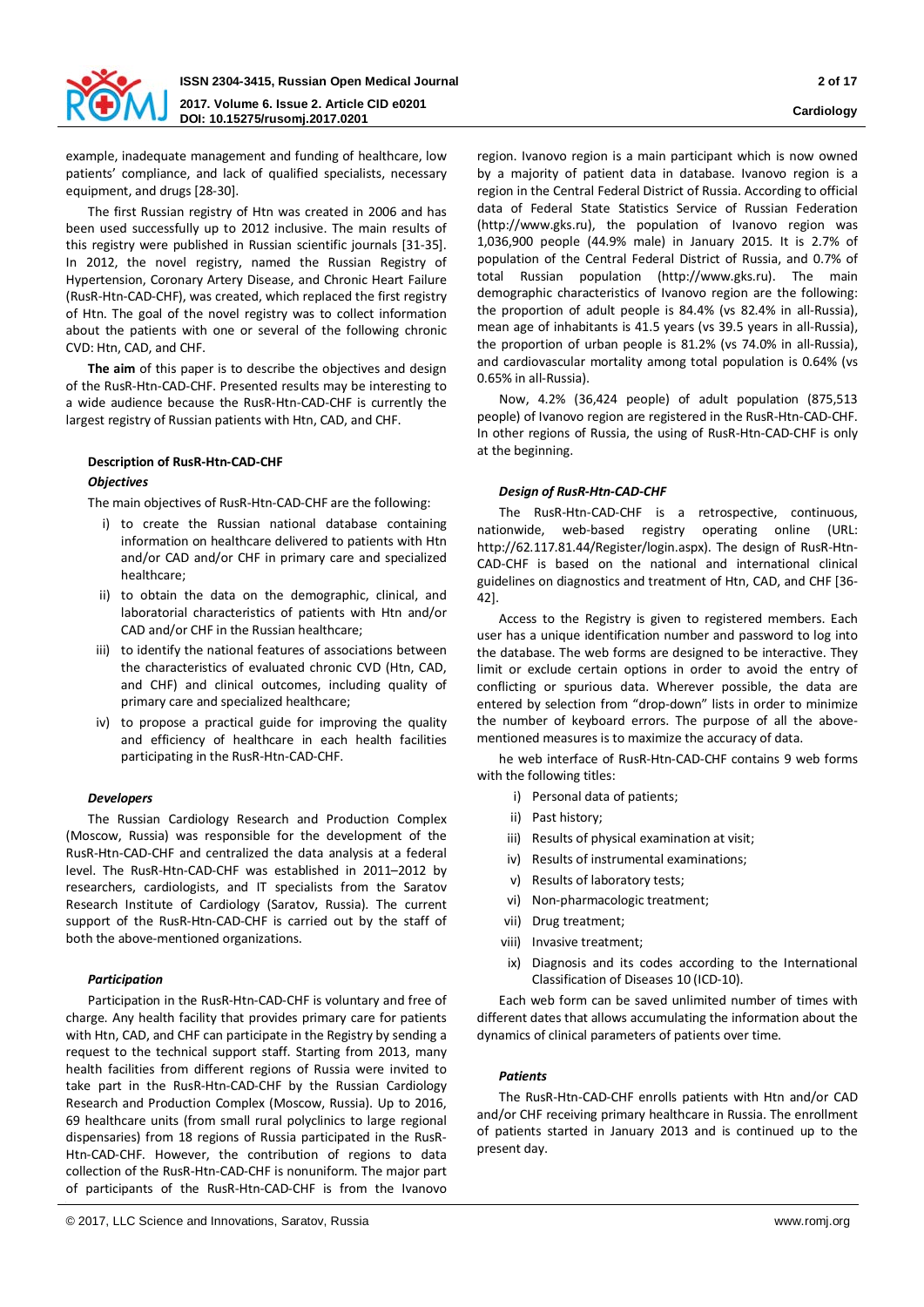

Inclusion criteria comprise established diagnosis of Htn and/or CAD and/or CHF in patients' medical card, and age ≥18 years. The RusR-Htn-CAD-CHF has no any exclusion criteria.

### *Data elements*

The key data elements and definitions of RusR-Htn-CAD-CHF database were developed using ACCF/AHA 2011 Key Data Elements and Definitions of the Base Cardiovascular Vocabulary for Electronic Health Records [43] and national and international clinical guidelines on diagnostics and treatment of Htn, CAD, and CHF [36-42].

Data on patients' demographics, clinical characteristics, nonpharmacologic and drug treatment, and invasive intervention are collected. The key data elements of RusR-Htn-CAD-CHF database are presented in *Appendix* A. The list of data elements recommended to filling depends on the diagnosis (Htn, CAD, or CHF) (see *Appendix* A).

For each included patient, the web form (see Design of RusR-Htn-CAD-CHF) can be saved multiple times with different dates signed by user according to the dates in patients' medical card.

### *Data collection*

The health facilities participating in the RusR-Htn-CAD-CHF were asked to include all patients following inclusion criteria treated for Htn, CAD, and CHF. For each included patient, new data may be added to the database annually in the case of necessity. Thus, the RusR-Htn-CAD-CHF can be used not only for the retrospective study, but also for the prospective evaluation (observation). Several health facilities can enter data on the same patient, if they provided him medical care at the same time or sequentially. The source of patients' data is the patient medical card and/or the hospital chart. Тhe design of RusR-Htn-CAD-CHF does not allow to study of mortality in patients with chronic CVD.

In each center, one or several physicians were trained to log the data of patients into the Registry. To help these physicians, a detailed user manual was developed [44]. This user manual is available on the RusR-Htn-CAD-CHF website.

Currently, the RusR-Htn-CAD-CHF contains the data on more than 41,000 patients with one or several chronic CVD (Htn, CAD, and CHF) who were followed-up in 2013-2015. As for the proportion of chronic CVD presentations included in the Registry since 2013, we have only an approximate estimation. For example, the main participant (Ivanovo region) owns 36,424 patients in the registry. That is about 4.2% of the total number of adults in this region. In other regions, this proportion is even smaller.

The health facilities are interested in accurate data collection because these data are analyzed further by experts separately for each center and used on site for healthcare quality management.

### *Data security*

Some of the main features of database and web security issues should be mentioned briefly. As it is mentioned above, all users are assigned a unique username/password combination that is used to log on to the RusR-Htn-CAD-CHF. In this way, all transactions are recorded automatically in the web server's log.

All the data are pseudonymously entered into a web-based database protected by a password on a safe server of the Russian Cardiology Research and Production Complex (Moscow, Russia)

using SSL connections. Subject identification is possible only at the local study site and participating centers are exclusively able to review and modify the patient data. The data on patients with chronic CVD can be added to the RusR-Htn-CAD-CHF and can be changed, but cannot be removed. The transmitted data are stored in the central database on the central server at the Russian Cardiology Research and Production Complex (Moscow, Russia).

The purpose of all the above-mentioned measures is to ensure the confidentiality of data.

### *Ethical aspects*

The study protocol including patient information and consent forms has been reviewed and approved by the Ethics Commission of the Russian Cardiology Research and Production Complex (Moscow, Russia).

All patients must give informed consent before inclusion of their personal and clinical data in the RusR-Htn-CAD-CHF. The standard informed consent form is available on the RusR-Htn-CAD-CHF website. Patients gave their informed consent during their first visit to health facilities in the period of inclusion.

Personal data are coded automatically when entered into the registry. Names, addresses and other data which allows identification of a patient do not stored on the central server. Patients' personal data are available only for staff of a healthcare facility where patients are treated.

The appropriate measures are used to guarantee maximal data confidentiality.

### *Data analysis*

Within the RusR-Htn-CAD-CHF, an analytical module was created for the assessment of guidelines implementation in patients with Htn, CAD, and CHF. The main aim of this analytical module is to implement the system analysis of clinical cases to achieve the clinical result (for example, to achieve the target blood pressure in patients with Htn).

In the RusR-Htn-CAD-CHF, the completeness of clinical guidelines performance in real healthcare is evaluated using the developed clinical indicators, which are calculated automatically by using the database query for a required cohort of patients (in primary care facilities, in regions of Russia, or in all-Russia). These indicators were developed on the basis of national and European guidelines using the ACCF/AHA methodology for the development of quality measures for cardiovascular technology [45]. The details of clinical indicators are presented in *Appendix* C.

Based on the presented clinical indicators, the quality of care in patients with chronic CVD could be compared among Russian healthcare units. This approach allows not only evaluation of the quality of care in a particular unit based on clinical guidelines, but also allows comparative evaluation of health facilities in a city, region or the whole Russia.

#### **Discussion**

Registries of diseases allow collecting data from large populations of patients. Currently, the use of RusR-Htn-CAD-CHF is local. Only one region (Ivanovo region) uses the Registry systematically. In other regions of Russia, we have only the first results of RusR-Htn-CAD-CHF using. However, these results can be employed for the evaluation of quality of healthcare in health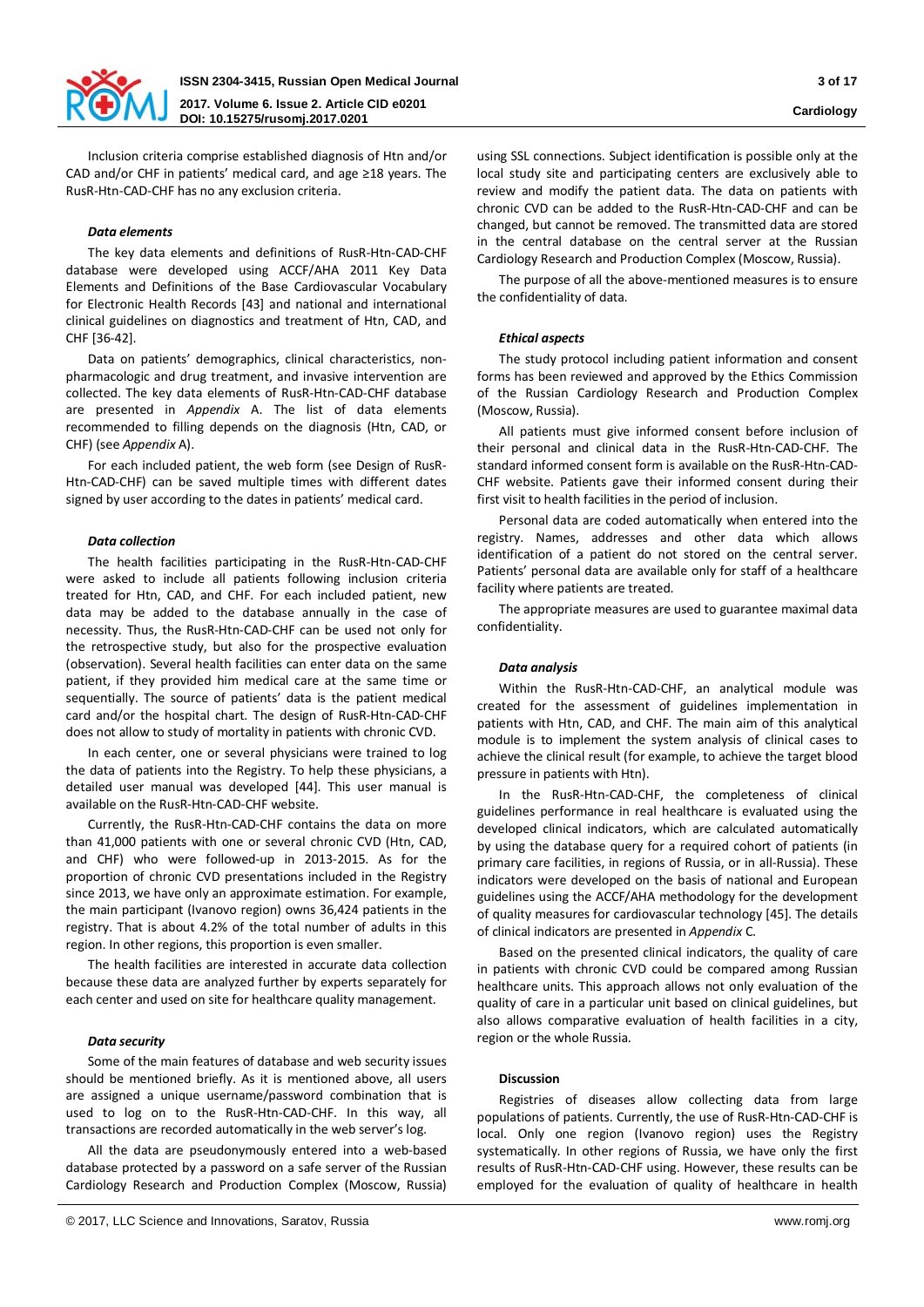

facilities participating in the project [46-50]. The first results of RusR-Htn-CAD-CHF caused debate among some Russian cardiologists. Some authors reported their comments and suggestions to improving this Registry [51]. Heterogeneity of quality and efficiency of secondary prevention of CVD in different regions of Russia (according to 2014 report [47]) shows relevant improvement of healthcare in these regions based on using the RusR-Htn-CAD-CHF [52]. According to S.V. Balashov [52], similar approach can be used also for primary cardiovascular prevention, which is also an urgent problem for the Russian cardiology. There is evidence of the successful use of RusR-Htn-CAD-CHF for healthcare quality control in a certain clinic [53, 54]. The basic principle of clinical indicators of RusR-Htn-CAD-CHF (see Appendix C) is the following: the quality indicator must contribute to the achievement of clinical outcome.

Since the RusR-Htn-CAD-CHF uses key data elements and definitions recommended by the American College of Cardiology and American Heart Association, the results of our study have the potential to be used for cross-country comparison of different registries in other European countries and the USA.

Currently, the data filling of RusR-Htn-CAD-CHF faced some difficulties. The use of RusR-Htn-CAD-CHF in practical healthcare meets the problem of reorganizing the workload of staff in health facilities providing care for patients with chronic CVD. Untrained users may have some difficulties with the use of RusR-Htn-CAD-CHF. To solve this problem we developed a user manual [44].

Due to the first Russian registry of Htn (2006-2012), it became possible to trace for several years the level of implementation of clinical guidelines among Russian patients with Htn. It was found out that the level of guidelines implementation is low, compared to economically developed countries [34, 35, 55, 56]. In 2008, only 22% of hypertensive patients had the goal blood pressure and/or satisfactory quality of healthcare [32]. It has been shown that primary care physicians do not conduct correction of cardiovascular risk factors and diagnosis of lesions of target organs and/or associated clinical conditions, which leads to an underestimation of cardiovascular risk and inadequate choice of treatment tactics in patients with Htn [32, 34]. In 2007, 64% of hypertensive patients had medicinal purposes in medical card [34]. At the same time, assigned antihypertensive therapy is fully consistent with the clinical status in 6.5% of total patients with Htn [34].

One of the reasons of low guidelines implementation is a set of current healthcare indicators powered by the Russian Ministry of Health. These indicators are solely organizational. They are used to calculate the average cost of treatment of a typical patient. These indices are not associated with the clinical objectives of treatment [28]. Such dissonance is a major problem in the transition of the Russian healthcare system to higher quality level. Novel registry (the RusR-Htn-CAD-CHF) will provide an objective view not only on patients with Htn, but also on patients with CAD and CHF. In the future, the RusR-Htn-CAD-CHF may provide the basis for implementing local initiatives, such as "pay for performance". Similar projects were implemented in the US and UK [57-59].

In recent years, the attention to primary and secondary prevention of chronic CVD significantly increased in Russia and other countries [60-64]. Some authors have shown that coronary revascularization was often performed unnecessarily from the clinical point of view [65]. It is known that Russian patients with CAD are characterized by more severe clinical status compared with the same patients from other economically developed countries [66, 67]. However, the percitaneous coronary intervention (PCI) is carried out less frequently in these patients in Russia [66-68]. Soon, criteria of assessment of needs and appropriateness of coronary revascularization [69] will be added to analytical apparatus of the RusR-Htn-CAD-CHF. It is important for modern healthcare in Russia, taking into account the lack of probative data on the necessity and appropriateness of using the coronary revascularization in CAD patients in Russia. Our systematic search in database of Russian Science Citation Index gave no results.

The RusR-Htn-CAD-CHF may be also used as a basis for improving the quality of primary and secondary prevention of chronic CVD. Some Russian health facilities are already using the RusR-Htn-CAD-CHF for the assessment of quality of cardiovascular primary prevention [53].

In Russia, there are other registries of patients with Htn (RECVASA registry, local registries in Tomsk region, Tyumen region, and some other regions) [70-72], CAD (PROGNOS CHD registry and RECVASA registry) [73, 74], and CHF (RIF-CHF registry and Russian Hospital Chronic Heart Failure Registry) [75, 76]. But the RusR-Htn-CAD-CHF is currently the largest registry of Russian patients with chronic CVD.

Currently, the RusR-Htn-CAD-CHF is focused on primary care in Russia. But in the near future, we plan to expand this registry to covering secondary care facilities.

# **Conclusion**

The RusR-Htn-CAD-CHF is a perspective project for healthcare quality assessment in patients with Htn, CAD, and CHF, living in Russia. This registry can be used for dynamic monitoring and improving the quality of primary care (and secondary care in near future) in Russia. Additionally, the RusR-Htn-CAD-CHF can be used for different epidemiologic studies in Russian patients with Htn, CAD, and CHF.

### **Acknowledgments**

We thank all the participants of RusR-Htn-CAD-CHF. This Registry is funded by the Russian Ministry of Health as a part of the Health National Project.

#### **Conflict of interest**

None declared. The Russian Ministry of Health was not involved in the collection, analysis, and interpretation of data, in the manuscript preparation, or in making the decision to submit the paper. The authors have not received any financial support for the preparation of this paper.

#### **References**

- 1. The demographic yearbook of Russia. 2015. Federal State Statistical Service (Rosstat). Moscow, 2015; 176 p. Russian
- 2. Regions of Russia. Social and economy indices 2011. Federal State Statistical Service (Rosstat). Moscow, 2011; 155 p. Russian
- 3. Silber S, Richartz BM, Goss F, Haerer W, Glowatzki M, Schmieder RE. Care of hypertensive patients seen by cardiologists: results of the Snapshot Hypertension Registry. *Dtsch Med Wochenschr* 2007; 132: 2430-2435. German. http://dx.doi.org[/10.1055/s-2007-991668.](http://dx.doi.org/10.1055/s-2007-991668)
- 4. Ho PM, Zeng C, Tavel HM, Selby JV, O'Connor PJ, Margolis KL, Magid DJ. Trends in first-line therapy for hypertension in the Cardiovascular Research Network Hypertension Registry, 2002-2007. *Arch Intern Med* 2010; 170: 912-913. <http://dx.doi.org/10.1001/archinternmed.2010.102>.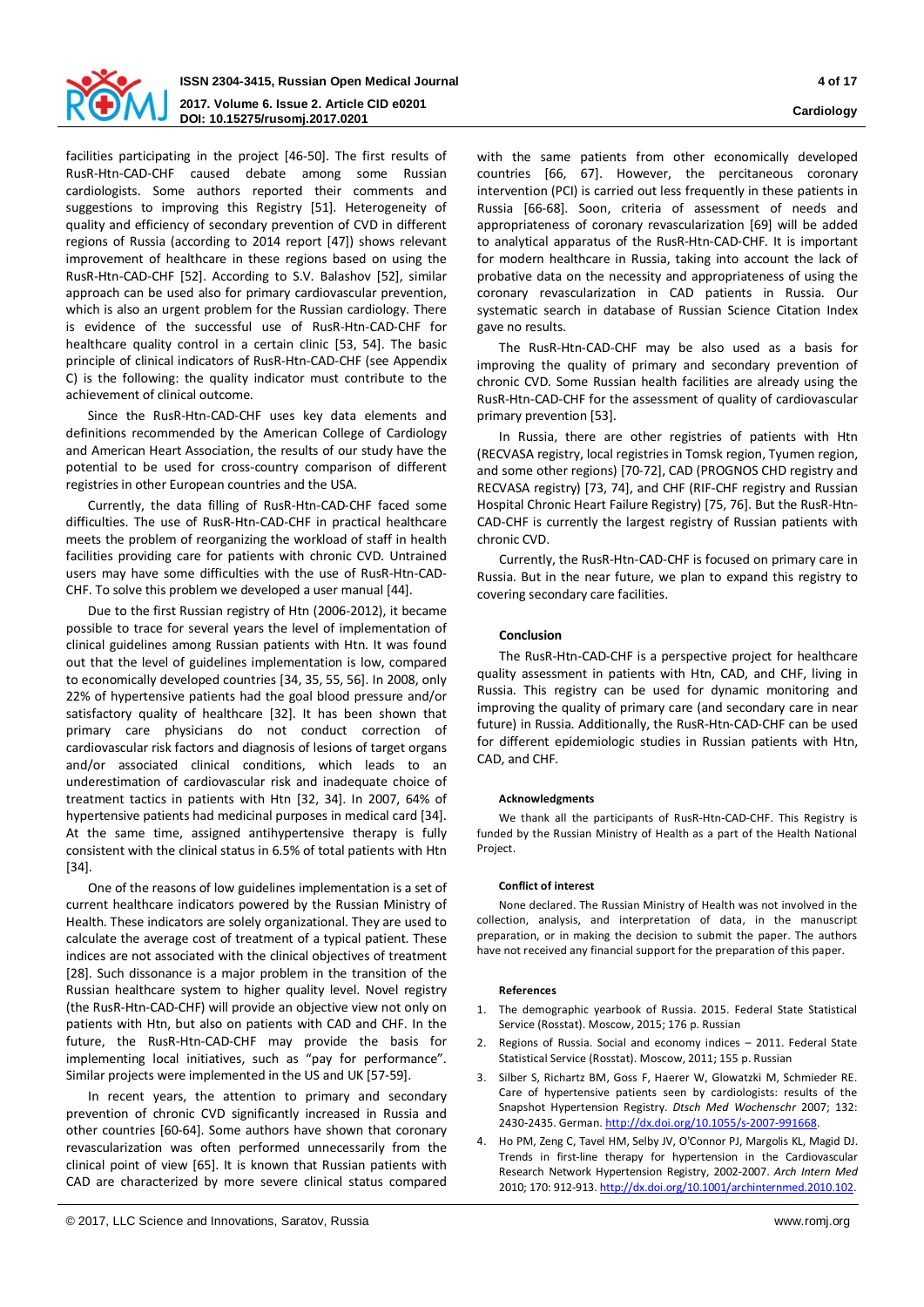

- 5. Choi SW, Kim MK, Han SW, Han SH, Lee BK, Lee SU, et al. Apparent treatment-resistant hypertension among elderly Korean hypertensives: an insight from the HIT registry. *J Hum Hypertens* 2014; 28: 201-205. <https://doi.org/10.1038/jhh.2013.76>.
- 6. Kiss I, Kékes E. Hungarian Hypertension Registry. *Orv Hetil* 2014; 155: 764-768. Hungarian. <https://doi.org/10.1556/OH.2014.29924>.
- 7. Michalska M, Rysz J, Pencina MJ, Zdrojewski T, Banach M. The knowledge and awareness of hypertension among patients with hypertension in central Poland: a pilot registry. *Angiology* 2014; 65: 525-532. <https://doi.org/10.1177/0003319713489166>.
- 8. Zeymer U, Dechend R, Riemer T, Kaiser E, Senges J, Pittrow D, et al. 1- Year outcomes of hypertension management in 13,000 outpatients under practice conditions: prospective 3A registry. *Int J Cardiol* 2014; 176: 589-594. <https://doi.org/10.1016/j.ijcard.2014.07.089>.
- 9. Masoudkabir F, Poorhosseini H, Vasheghani-Farahani A, Hakki E, Roayaei P, Kassaian SE. Synergistic effect of hypertension with diabetes mellitus and gender on severity of coronary atherosclerosis: Findings from Tehran Heart Center registry. *ARYA Atheroscler* 2015; 11: 317-322. <https://www.ncbi.nlm.nih.gov/pubmed/26862339>.
- 10. Schmieder RE, Gitt AK, Koch C, Bramlage P, Ouarrak T, Tschöpe D; DIALOGUE study group. Achievement of individualized treatment targets in patients with comorbid type-2 diabetes and hypertension: 6 months results of the DIALOGUE registry. *BMC Endocr Disord* 2015; 15: 23. [https://doi.org/10.1186/s12902](https://doi.org/10.1186/s12902-015-0020-7)-015-0020-7.
- 11. Schmieder RE, Potthoff SA, Bramlage P, Baumgart P, Mahfoud F, Buhck H, et al. Patients with newly diagnosed hypertension treated with the renin angiotensin receptor blocker azilsartan medoxomil vs angiotensin-converting enzyme inhibitors: the prospective EARLY Registry. *J Clin Hypertens (Greenwich)* 2015; 17: 947-953. <https://doi.org/10.1111/jch.12603>.
- 12. Choi SI, Kim SK, Park S, Kim JH, Ihm SH, Kim GI, et al. Prevalence of resistant hypertension and associated factors for blood pressure control status with optimal medical therapy using Korean ambulatory blood pressure monitoring registry data. *Clin Hypertens* 2016; 22: 8. [https://doi.org/10.1186/s40885](https://doi.org/10.1186/s40885-016-0045-x)-016-0045-x.
- 13. Brand E, Pavenstädt H, Schmieder RE, Engelbertz C, Fobker M, Pinnschmidt HO, et al. The Coronary Artery Disease and Renal Failure (CAD-REF) registry: trial design, methods, and aims. *Eur J Prev Cardiol* 2015; 22: 1056-1065. [https://doi.org/10.1016/j.ahj.2013.06](https://doi.org/10.1016/j.ahj.2013.06.010).010.
- 14. Ferrari R, Ford I, Greenlaw N, Tardif JC, Tendera M, Abergel H, et al. Geographical variations in the prevalence and management of cardiovascular risk factors in outpatients with CAD: Data from the contemporary CLARIFY registry. *Eur J Prev Cardiol* 2015; 22: 1056- 1065. <https://doi.org/10.1177/2047487314547652>.
- 15. Virani SS, Maddox TM, Chan PS, Tang F, Akeroyd JM, Risch SA, et al. Provider type and quality of outpatient cardiovascular disease care: insights from the NCDR PINNACLE Registry. *J Am Coll Cardiol* 2015; 66: 1803-1812. <https://doi.org/10.1016/j.jacc.2015.08.017>.
- 16. Fleming LM, Jones P, Chan PS, Andrei AC, Maddox TM, Farmer SA. Relationship of provider and practice volume to performance measure adherence for coronary artery disease, heart failure, and atrial fibrillation: results from the national cardiovascular data registry. *Circ Cardiovasc Qual Outcomes* 2016; 9: 48-54. [https://doi.org/10.1161/CIRCOUTCOMES.115.002159 9](https://doi.org/10.1161/CIRCOUTCOMES.115.002159%209).
- 17. Kim HL, Kim MA, Shim WJ, Park SM, Kim YH, Na JO, et al. Reproductive factors predicting angiographic obstructive coronary artery disease: The KoRean wOmen'S Chest Pain rEgistry (KoROSE). *J Womens Health (Larchmt)* 2016; 25: 443-448. <https://doi.org/10.1089/jwh.2015.5381>.
- 18. Roleder T, Smolka G, Podolecka E, Chudek J, Dworowy S, Żelazowska K, et al. Outcomes of biodegradable polymer sirolimus-eluting PROLIM stent in patients with coronary artery disease. Results of 12-month follow-up of prospective registry. *Kardiol Pol* 2016; 74: 411-417. <https://doi.org/10.5603/KP.a2015.0208>.
- 19. Shirato K, Shiba N, Shimokawa H. Chronic heart failure analysis and registry in the Tohoku district: the CHART study. *Nihon Rinsho* 2007;

65, Suppl 4: 74-78. Japanese. https://www.ncbi.nlm.nih.gov/ [pubmed/17511069](https://www.ncbi.nlm.nih.gov/%20pubmed/17511069).

- 20. AlHabib KF, Elasfar AA, AlBackr H, AlFaleh H, Hersi A, AlShaer F, et al. Design and preliminary results of the heart function assessment registry trial in Saudi Arabia (HEARTS) in patients with acute and chronic heart failure. *Eur J Heart Fail* 2011; 13: 1178-1184. <https://doi.org/10.1093/eurjhf/hfr111>.
- 21. Grundtvig M, Gullestad L, Hole T, Flønæs B, Westheim A. Characteristics, implementation of evidence-based management and outcome in patients with chronic heart failure: results from the Norwegian heart failure registry. *Eur J Cardiovasc Nurs* 2011; 10: 44- 49. <https://doi.org/10.1016/j.ejcnurse.2010.04.001>.
- 22. Berg J, Lindgren P, Mejhert M, Edner M, Dahlström U, Kahan T. Determinants of utility based on the EuroQol five-dimensional questionnaire in patients with chronic heart failure and their change over time: results from the Swedish Heart Failure Registry. *Value Health* 2015; 18: 439-448. <https://doi.org/10.1016/j.jval.2015.02.003>.
- 23. Arzt M, Woehrle H, Oldenburg O, Graml A, Suling A, Erdmann E, et al. Prevalence and predictors of sleep-disordered breathing in patients with stable chronic heart failure: the SchlaHF Registry. *JACC Heart Fail* 2016; 4: 116-125. [https://doi.org/10.1016/j.jchf.2015.](https://doi.org/10.1016/j.jchf.2015.09.014)09.014.
- 24. Gitt AK, Bueno H, Danchin N, Fox K, Hochadel M, Kearney P, et al. The role of cardiac registries in evidence-based medicine. *Eur Heart J* 2010; 31: 525-529. [https://doi.org/10.1093/eurheartj/](https://doi.org/10.1093/eurheartj/ehp596)ehp596.
- 25. Posnenkova OM, Kiselev AR, Gridnev VI, Popova YV, Shvartz VA. View on the problem of managing of medical care quality. *Oman Med J* 2012; 27: 261-262. <https://doi.org/10.5001/omj.2012.63>.
- 26. Kenny SJ, Smith PJ, Goldschmid MG, Newman JM, Herman WH. Survey of physician practice behaviors related to diabetes mellitus in the U.S.: Physician adherence to consensus recommendations. *Diabetes Care*  1993; 16: 1507-1510. <https://doi.org/10.2337/diacare.16.11.1507>.
- 27. Stockwell DH, Madhavan S, Cohen H, Gibson G, Alderman MH. The determinants of hypertension awareness, treatment, and control in an insured population. *Am J Public Health* 1994; 84: 1768-1774. <https://www.ncbi.nlm.nih.gov/pubmed/7977915>.
- 28. Kiselev AR, Posnenkova OM, Gridnev VI. Capabilities, limitations and perspectives of Russian standards of medical care and process approach using clinical indicators for evaluation medical care quality. *Cardio-IT* 2014; 1: 0205. Russian. <https://doi.org/10.15275/cardioit.2014.0205>.
- 29. Sazanova GYu, Parkhomenko AA, Abyzova NV, Razdevilova OP, Voyteshak AA. Sociological analysis of the implementation of healthcare standards among patients with cardiovascular diseases. *Bulletin of Medical Internet Conferences* 2013; 3: 1126. Russian
- 30. Obukhova ОV, Bazarova IN, Gavrilenko ОYu. Problems in implementation of medical and economic standards in medical facilities providing inpatient medical care. *Social Aspects of Population Health* 2008; 7(3): 6. Russian
- 31. Evstifeyeva SE, Oshchepkova EV, Gridnev VI, Dovgalevsky PYa. An innovative method for controlling the quality of medical care to patients with arterial hypertension in primary health care facilities. *Zdravookhranenie Rossiyskoy Federatsii* 2009; (6): 17-20. Russian
- 32. Oshchepkova EV, Evstifeyeva SE, Gridnev VI, Dovgalevsky PYa. The quality of examination and treatment of patients with arterial hypertension in primary health care facilities (the data from the Registry for Arterial Hypertension). *Kardiologicheskij Vestnik* 2009; 4(2): 54-58. Russian
- 33. Oshchepkova EV, Lazareva NV, Balygin MM, Gridnev VI, Dovgalevsky PYa.The monitoring of measures to prevent and treat essential hypertension and its complications. *Zdravookhranenie Rossiyskoy Federatsii* 2011; (2): 7-11. Russian
- 34. Posnenkova OM, Kiselev AR, Gridnev VI, Shvartz VA, Dovgalevsky PYa, Oschepkova EV. Pharmacotherapy quality in patients with arterial hypertension observed in primary care practice. Hypertension register data. *Rational Pharmacother Card* 2011; 7: 725-732. Russian. [http://dx.doi.org/10.20996/1819](http://dx.doi.org/10.20996/1819-6446-2011-7-6-725-732)-6446-2011-7-6-725-732.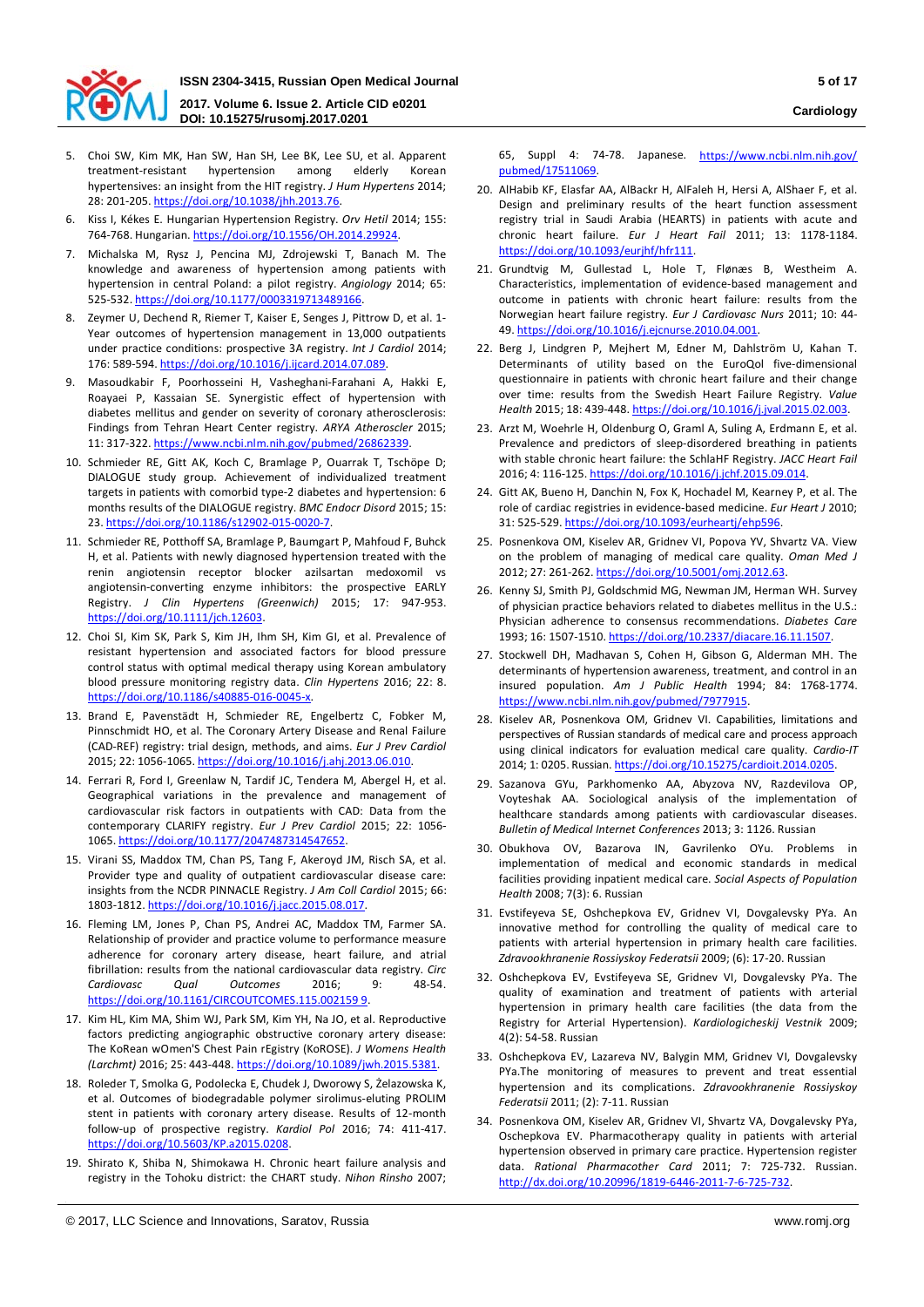

- 35. Posnenkova OM, Kiselev AR, Gridnev VI, Schwartz VA, Dovgalevskyi PYa, Oshchepkova EV. Blood pressure control in primary care patients with arterial hypertension: analysing the Hypertension Register data. *Cardiovascular Therapy and Prevention* 2012; 11(3): 4-11. Russian
- 36. National guidelines for diagnosis and treatment of stable angina. *Cardiovascular Therapy and Prevention* 2008; 7(6), Suppl. 4. Russian
- 37. Chazova IE, Ratova LG, Boytsov SA, Nebieridze DV, Karpov YuA, Belousov YuB, et al. Diagnosis and treatment of hypertension (Guidelines of Russian Society of Hypertension and Russian Society of Cardiology). *Sistemnye Gipertenzii* 2010; (3): 5-26. Russian
- 38. Fihn SD, Gardin JM, Abrams J, Berra K, Blankenship JC, Dallas AP, et al. 2012 ACCF/AHA/ACP/AATS/PCNA/SCAI/STS guideline for the diagnosis and management of patients with stable ischemic heart disease: a report of the American College of Cardiology Foundation/American Heart Association task force on practice guidelines, and the American College of Physicians, American Association for Thoracic Surgery, Preventive Cardiovascular Nurses Association, Society for Cardiovascular Angiography and Interventions, and Society of Thoracic Surgeons. *Circulation* 2012; 126: e354-e471. <https://doi.org/10.1161/CIR.0b013e3182776f83>.
- 39. McMurray JJ, Adamopoulos S, Anker SD, Auricchio A, Böhm M, Dickstein K, et al. ESC Guidelines for the diagnosis and treatment of acute and chronic heart failure 2012: The Task Force for the Diagnosis and Treatment of Acute and Chronic Heart Failure 2012 of the European Society of Cardiology. Developed in collaboration with the Heart Failure Association (HFA) of the ESC. *Eur Heart J* 2012; 33: 1787- 1847. <https://doi.org/10.1093/eurheartj/ehs104>.
- 40. Mancia G, Fagard R, Narkiewicz K, Redón J, Zanchetti A, Böhm M, et al. 2013 ESH/ESC Guidelines for the management of arterial hypertension. *Eur Heart J* 2013; 34: 2159-2219. <https://doi.org/10.1093/eurheartj/eht151>.
- 41. Mareev VYu, Ageev FT, Arutyunov GP, Koroteev AV, Mareev YuV, Ovchinnikov AG, et al. National guidelines for diagnosis and treatment of CHF (fourth revision). *Zhurnal Serdechnaya Nedostatochnost'* 2013; 14: 379-472. Russian
- 42. Montalescot G, Sechtem U, Achenbach S, Andreotti F, Arden C, Budaj A, et al. ESC guidelines on the management of stable coronary artery disease. *Eur Heart J* 2013; 34: 2949-3003. <https://doi.org/10.1093/eurheartj/eht296>.
- 43. Weintraub WS, Karlsberg RP, Tcheng JE, Boris JR, Buxton AE, Dove JT, et al. ACCF/AHA 2011 Key data elements and definitions of a base cardiovascular vocabulary for electronic health records: a report of the American College of Cardiology Foundation/ American Heart Association Task Force on Clinical Data Standards. *Circulation* 2011; 124: 103-123. <https://doi.org/10.1161/CIR.0b013e31821ccf71>.
- 44. Oshchepkova EV, Dovgalevsky PYa, Gridnev VI, Posnenkova OM, Kiselev AR, Dmitriev VA, et al. User guide of Russian registry of patients with arterial hypertension, coronary artery disease and chronic heart failure. *Cardio-IT* 2014; 1: 0204. Russian. <https://doi.org/10.15275/cardioit.2014.0204>.
- 45. Bonow RO, Douglas PS, Buxton AE, Cohen DJ, Curtis JP, Delong E, et al. ACCF/AHA methodology for the development of quality measures for cardiovascular technology: a report of the American College of Cardiology Foundation/American Heart Association Task Force on Performance Measures. *Circulation* 2011; 124: 1483-1502. <https://doi.org/10.1161/CIR.0b013e31822935fc>.
- 46. Posnenkova OM, Kiselev AR, Korotin AS, Genkal EN, Gridnev VI, Dovgalevsky PYa. Public report on quality of care delivered to patients with stable coronary artery disease and chronic heart failure in 2013: the data from Saratov Registry of coronary artery disease and chronic heart failure. *Cardio-IT* 2014; 1: 0402. Russian. https://doi.or[g/10.15275/cardioit.2014.0402.](https://doi.org/10.15275/cardioit.2014.0402)
- 47. Posnenkova OM, Korotin AS, Kiselev AR, Gridnev VI, Belova OA, Rachkova SA, et al. Performance of recommended measures on risk factors control in patients with hypertension, coronary artery disease

and chronic heart failure: the data from 2014 Russian registry. *Cardio-IT* 2015; 2: e0102. Russian. <https://doi.org/10.15275/cardioit.2015.0102>.

- 48. Korotin AS, Posnenkova OM, Kiselev AR, Genkal EN, Gridnev VI, Dovgalevsky PYa, Oshchepkova EV. Implementation of recommended measures in patients with stable coronary artery disease: the data from 2014 Russian registry. *Cardio-IT* 2015; 2: e0103. Russian. https://doi.org/10.[15275/cardioit.2015.0103.](https://doi.org/10.15275/cardioit.2015.0103)
- 49. Korotin AS, Posnenkova OM, Kiselev AR, Gridnev VI, Dovgalevsky PYa, Oshchepkova EV. Implementation of recommended measures in patients with chronic heart failure: the data from 2014 Russian<br>registry. Cardio-IT 2015; 2: e0104. Russian. registry. *Cardio-IT* 2015; 2: e0104. Russian. <https://doi.org/10.15275/cardioit.2015.0104>.
- 50. Oshchepkova EV, Lazareva NV, Satlykova DF, Tereshchenko SN. The first results of the Russian Register of Chronic Heart Failure. *Kardiologiia* 2015; 55(5): 22-28. Russian. <https://www.ncbi.nlm.nih.gov/pubmed/26615620>.
- 51. Erlikh AD. Russian registries of cardiovascular diseases: from existing problems to perspectives. *Cardio-IT* 2016; 3: e0402. <https://doi.org/10.15275/cardioit.2016.0402>.
- 52. Balashov SV. On the question about relevance of quality assessment in the system of of cardiovascular prevention. *Bulletin of Medical Internet Conferences* 2015; 5: 1111-1112. Russian
- 53. Balashov SV, Balashova ME, Popova YuV. Assessment of health care quality among penitentiary employees with hypertension in the Saratov region. *Saratov Journal of Medical Scientific Research* 2015; 11: 275-279. Russian
- 54. Gerasimov SN, Alexandrova IN. Potential of a registry in evaluation of treatment of patients with essential hypertension in primary care (using the example of polyclinic located in Saratov region). *Cardio-IT* 2015; 2: e0403. Russian. <https://doi.org/10.15275/cardioit.2015.0403>.
- 55. Oshchepkova EV. Five-year results of implementation of the federal target program Prevention and Treatment of Arterial Hypertension in Russian Federation (2002-2006). *Ter Arkh* 2007; 79(9): 25-30. Russian. <https://www.ncbi.nlm.nih.gov/pubmed/18038582>.
- 56. Chazova IE, Oshchepkova EV. Results of implementation of a hypertension control program in Russia in 2002-2012. *Ter Arkh* 2013; 85(1): 4-10. Russian. <https://www.ncbi.nlm.nih.gov/pubmed/23536938>.
- 57. Peterson LA, Woodard LD, Urech D, Daw C, Sookanan S. Does pay-forperformance improve the quality of health care? *Ann Intern Med* 2006; 145: 265-272. [https://doi.org/10.7326/0003](https://doi.org/10.7326/0003-4819-145-4-200608150-00006)-4819-145-4-200608150- [00006.](https://doi.org/10.7326/0003-4819-145-4-200608150-00006)
- 58. Peterson LA, Woodard LD, Henderson LM, Urech TH, Pietz K. Will hypertension performance measures used for pay-for-performance programs penalize those who care for medically complex patients? *Circulation* 2009; 119: 2978-2985. <https://doi.org/10.1161/CIRCULATIONAHA.108.836544>.
- 59. Serumaga B, Ross-Degnan D, Avery AJ, Elliott RA, Majumdar SR, Zhang F, Soumerai SB. Effect of pay for performance on the managamant and outcomes of hypertension in the United Kingdom: interrupted time series study. *BMJ* 2011; 342: d108. <https://doi.org/10.1136/bmj.d108>.
- 60. Kalinina AM, Kondrat'eva NV, Shapovalova VP, Kontsevaia AV, Gambarian MG, Ryzhov VM, Ryzhova TV. Estimating the need for primary prevention of cardiovascular diseases in the medical and sanitary unit of an industrial enterprise. *Profilakticheskaia Meditsina*  2013; 16(3): 8-13. Russian
- 61. Klochkov VA. Current trends in the fight with cardiovascular risk factors. *Fundamental Research* 2013; (7-1): 213-217. Russian
- 62. Olimov NKh, Mamedov MN, Deev AD. Primary and secondary prevention of cardio-vascular diseases: main directions of a national multicenter study in Tajikistan. *Kardiologiia* 2013; 53(4): 45-48. Russian. [https://www.ncbi.nlm.nih.gov/pubmed/23952](https://www.ncbi.nlm.nih.gov/pubmed/23952952)952.
- 63. Kalinina AM. Multifactor primary prevention of ischemic heart disease in middle-aged men and its efficacy (10-year follow-up). *Rational Pharmacother Card* 2014; 10: 6-17. Russian. https[://doi.org/10.20996/1819](https://doi.org/10.20996/1819-6446-2014-10-1-6-17)-6446-2014-10-1-6-17.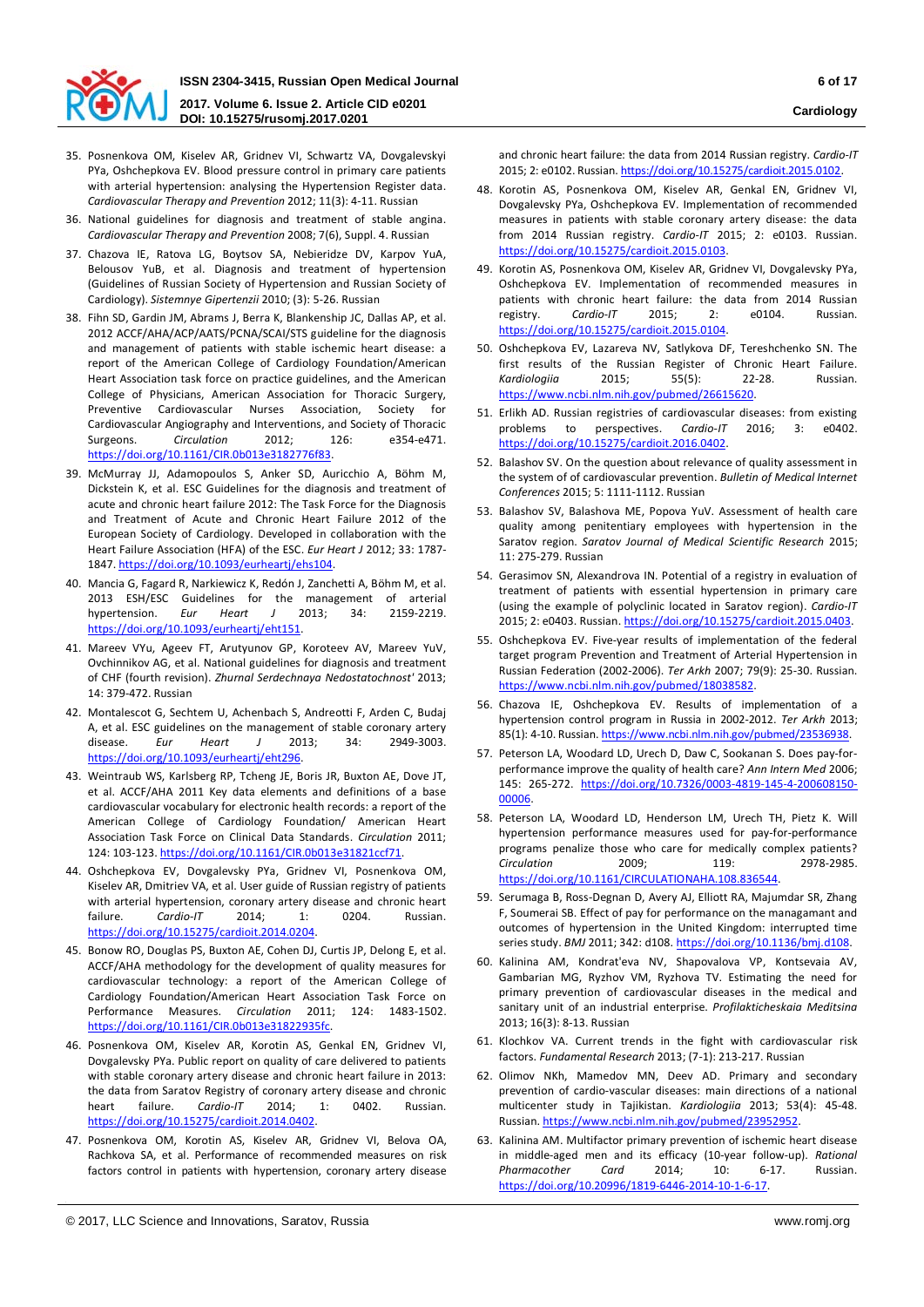

- 64. Leshchenko IZh. Organization of primary and secondary prevention of cardiovascular diseases in the diagnostic center. *Medicine and Education in Siberia* 2014; (2): 23. Russian
- 65. Stergiopoulos K, Boden WE, Hartigan P, Möbius-Winkler S, Hambrecht R, Hueb W, et al. Percutaneous coronary intervention outcomes in patients with stable obstructive coronary artery disease and myocardial ischemia: A collaborative meta-analysis of contemporary randomized clinical trials. *JAMA Intern Med* 2014;174: 232-240. <https://doi.org/10.1001/jamainternmed.2013.12855>.
- 66. Boytsov SA, Yakushin SS, Martsevich SYu, Lukyanov MM, Nikulina NN, Zagrebelny AV, et al. Outpatient register of cardiovascular diseases in the Ryazan region (RECVASA): principal tasks, experience of development and first results. *Rational Pharmacother Card* 2013; 9: 4– 14. Russian. https://doi.org/1[0.20996/1819-6446-2013-9-1-4-14.](https://doi.org/10.20996/1819-6446-2013-9-1-4-14)
- 67. Shalnova SA, Oganov RG, Steg PhG, Ford I. Coronary artery disease in Russia: today's reality evidenced by the international CLARIFY Registry. *Kardiologiia* 2013; 53(8): 28–33. Russian. <https://www.ncbi.nlm.nih.gov/pubmed/24087997>.
- 68. Tolpygina SN, Martsevich SYu, Gofman EA, Malysheva AM, Polyanskaya YuN, Deev AD. Developing a register of outcomes of chronic coronary heart disease: CHD PROGNOSIS Study. *Cardiovascular Therapy and Prevention* 2013; 12(1): 32–39. Russian. [https://doi.org/10.15829/1728](https://doi.org/10.15829/1728-8800-2013-1-32-39)-8800-2013-1-32-39.
- 69. Genkal EN, Posnenkova OM, Kiselev AR, Korotin AS, Gridnev VI, Dovgalevsky PYa. Perspectives of anatomical and clinical criteria use in revascularization of patients with stable coronary artery disease. *Saratov Journal of Medical Scientific Research* 2015; 11: 280-286. Russian
- 70. Kobyakova OS, Nesvetailo NYa, Yefimova YeV, Boikov VA. The electronic register patients with hypertensia in Tomsk Region. *Bulletin of Siberian Medicine* 2012; 11(3): 154-159. Russian. [https://doi.org/10.20538/1682](https://doi.org/10.20538/1682-0363-2012-3-154-159)-0363-2012-3-154-159.
- 71. Zagrebelnyy AV, Martsevich SYu, Loukianov MM, Pravkina EA, Vorobyev AN, Yakushin SS, Boytsov SA. Quality assessment of antihypertensive therapy in patients with arterial hypertension without concomitant cardiovascular diseases as a part of outpatient RECVASA register. *Rational Pharmacother Card* 2014; 10: 378-383. Russian. [https://doi.org/10.20996/1819](https://doi.org/10.20996/1819-6446-2014-10-4-378-383)-6446-2014-10-4-378-383.
- 72. Efanov AY, Medvedeva IV, Sholomov IF, Efanova SA, Andrianova IA. Chronic non-infectious diseases register and ambulatory surveillance features of patients with arterial hypertension in Tyumen region. *Medical Science and Education of Ural* 2015; 16(4): 102-109. Russian
- 73. Tolpygina SN, Martsevich SYu, Gofman EA, Deev AD. Prognostic value of instrumental diagnostics in chronic coronary heart disease. Data from "PROGNOS CHD". *Cardiovascular Therapy and Prevention* 2014; 13(4): 29-35. Russian. [https://doi.org/10.15829/1728](https://doi.org/10.15829/1728-8800-2014-4-29-35)-8800-2014-4-29-35.
- 74. Boytsov SA, Lukyanov MM, Yakushin SS, Martsevich SY, Vorobyev AN, Zagrebelny AV, et al. The outpatient based registry RECVASA: prospective follow-up data, risk evluation and outcomes in cardiovascular patients. *Cardiovascular Therapy and Prevention* 2015; 14(1): 53-62. Russian. [https://doi.org/10.15829/1728](https://doi.org/10.15829/1728-8800-2015-1-53-62)-8800-2015-1-53-62.
- 75. Sitnikova MYu, Lyasnikova EA, Yurchenko AV, Trukshina MA, Libis RA, Kondratenko VY, et al. Results of Russian hospital chronic heart failure registry in three subjects of Russian Federation. *Kardiologiia* 2015; 55(10): 5-13. Russian. <https://www.ncbi.nlm.nih.gov/pubmed/28294788>.
- 76. Tereshchenko SN, Zhirov IV, Romanova NV, Osmolovskaya YF, Golitsyn SP. The first Russian register of patients with chronic heart failure and atrial fibrillation (RIF-CHF): study design. *Rational Pharmacother Card* 2015; 11: 577-581. Russian. [https://doi.org/10.20996/1819](https://doi.org/10.20996/1819-6446-2015-11-6-577-581)-6446-2015-11-6-577-581.

**Vladimir I. Gridnev** – MD, DSc, Head of Department of New Cardiological Informational Technologies, Research Institute of Cardiology, Saratov State Medical University n.a. V.I. Razumovsky, Saratov, Russia. [http://orcid.org/0000](http://orcid.org/0000-0001-6807-7934)-0001-6807-7934.

**Anton R. Kiselev** – MD, DSc, Leading Researcher, Department of New Cardiological Informational Technologies, Research Institute of Cardiology, Saratov State Medical University n.a. V.I. Razumovsky, Saratov, Russia. [http://orcid.org/0000](http://orcid.org/0000-0003-3967-3950)-0003-3967-3950.

**Olga M. Posnenkova** – MD, DSc, Senior Researcher, Department of New Cardiological Informational Technologies, Research Institute of Cardiology, Saratov State Medical University n.a. V.I. Razumovsky, Saratov, Russia. [http://orcid.org/0000](http://orcid.org/0000-0001-5311-005X)-0001-5311-005X.

**Yulia V. Popova** – MD, PhD, Researcher, Department of New Cardiological Informational Technologies, Research Institute of Cardiology, Saratov State Medical University n.a. V.I. Razumovsky, Saratov, Russia. [http://orcid.org/0000](http://orcid.org/0000-0002-2402-7588)-0002-2402-7588.

**Natalya V. Lazareva** – MD, PhD, Senior Researcher, Department of Registries of Cardiovascular Diseases, Russian Cardiology Research and Production Complex, Moscow, Russia.

**Olga A. Belova** – Chief physician, Ivanovo Regional Cardiology Dispensary, Ivanovo, Russia.

**Svetlana V. Romanchuk** – MD, PhD, Director of Healthcare Department of Ivanovo Region, Ivanovo, Russia.

**Mikhail D. Prokhorov** – DSc, Head of Laboratory of Nonlinear Dynamics Modelling, Saratov Branch of the Institute of Radio Engineering and Electronics of Russian Academy of Sciences, Saratov, Russia. [http://orcid.org/0000](http://orcid.org/0000-0003-4069-9410)-0003-4069-9410.

**Pavel Ya. Dovgalevsky** – MD, DSc, Professor, Director of Research Institute of Cardiology, Saratov State Medical University n.a. V.I. Razumovsky, Saratov, Russia. [http://orcid.org/0000](http://orcid.org/0000-0001-6846-6219)-0001-6846-6219.

**Elena V. Oshchepkova** – MD, DSc, Professor, Head of Department of Registries of Cardiovascular Diseases, Russian Cardiology Research and Production Complex, Moscow, Russia.

*Authors:*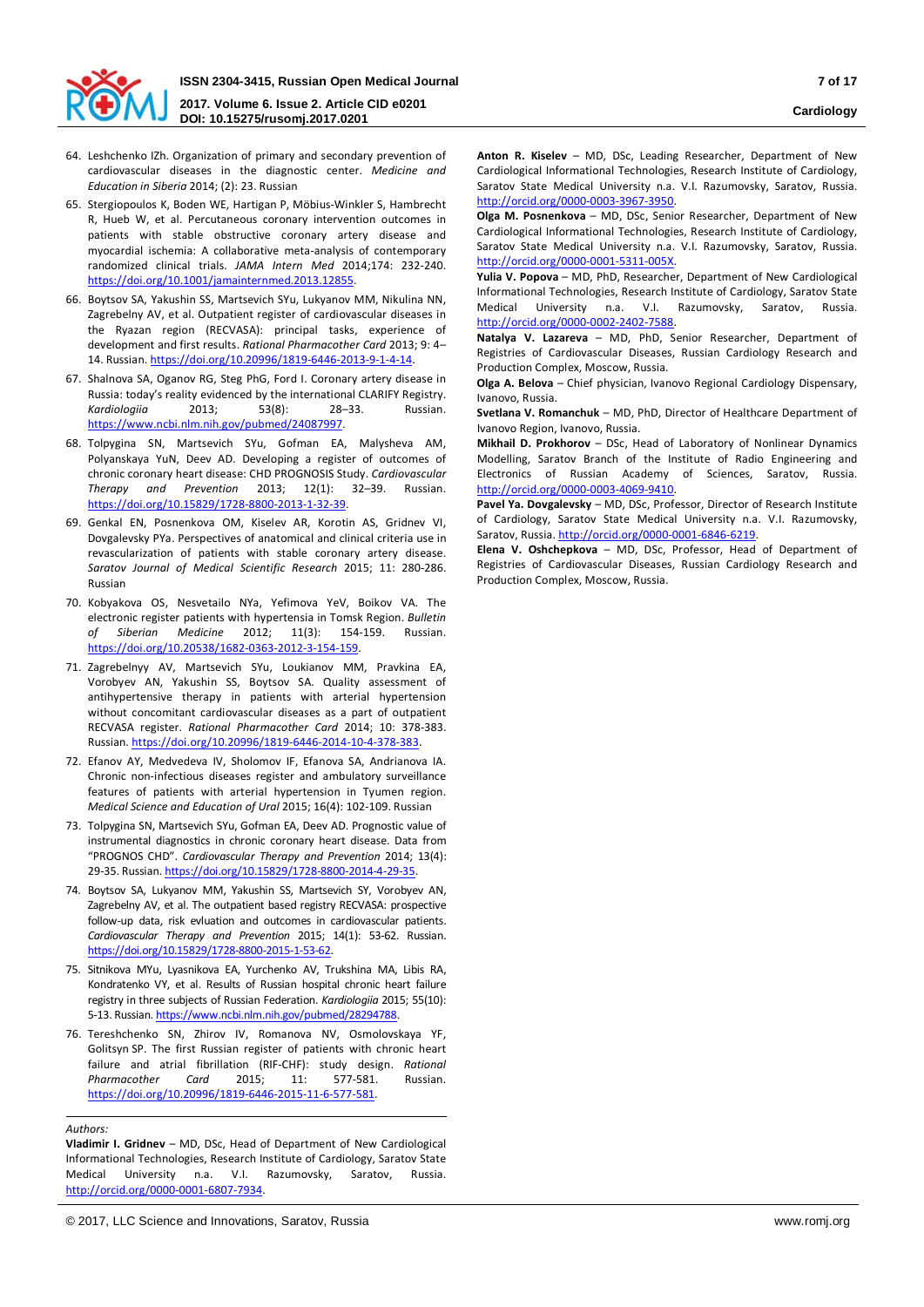

## **Appendix A. Key data elements of the database of RusR-Htn-CAD-CHF**

| Code                    | Recommended   | Title of key data element                    | Type of element  | Format of data                       |
|-------------------------|---------------|----------------------------------------------|------------------|--------------------------------------|
|                         | diagnosis     |                                              |                  |                                      |
| $\mathbf{1}$            |               | <b>Personal data of patients</b>             |                  |                                      |
| 1.1                     | Htn, CAD, CHF | Surname                                      | Text             | Any text                             |
| 1.2                     | Htn, CAD, CHF | First name                                   | Text             | Any text                             |
| 1.3                     | Htn, CAD, CHF | Middle name                                  | Text             | Any text                             |
| 1.4                     | Htn, CAD, CHF | Sex                                          | Binary           | Male                                 |
|                         |               |                                              |                  | Female                               |
| $1.5\,$                 | Htn, CAD, CHF | Date of birth                                | Date             | DD.MM.YYYY                           |
| 1.6                     | Htn, CAD, CHF | Date of registration in the RusR-Htn-CAD-CHF | Date             | DD.MM.YYYY                           |
| 1.7                     | Htn, CAD, CHF | Address                                      | Text             | Any text                             |
| 1.8                     | Htn, CAD, CHF | Phone (one or more)                          | Text             | Any text                             |
| 1.9                     | Htn, CAD, CHF | Number of pension insurance certificate      | Text             | Any text                             |
| 1.10                    | Htn, CAD, CHF | Number of health insurance policy            | Text             | Any text                             |
| 1.11                    | Htn, CAD, CHF | Social category                              | Categorical (one | Working                              |
|                         |               |                                              | of list)         | Pensioner                            |
|                         |               |                                              |                  | Disabled                             |
|                         |               |                                              |                  | Other                                |
|                         |               |                                              |                  | Unknown                              |
| 1.12                    | Htn, CAD, CHF | Education                                    | Categorical (one | Primary                              |
|                         |               |                                              | of list)         | Average                              |
|                         |               |                                              |                  | Specialized secondary                |
|                         |               |                                              |                  | Incomplete higher                    |
|                         |               |                                              |                  | Higher                               |
|                         |               |                                              |                  | Unknown                              |
|                         |               |                                              | Categorical (one |                                      |
| 1.13                    | Htn, CAD, CHF | Type of work                                 | of list)         | Physical<br>Mental                   |
|                         |               |                                              |                  |                                      |
|                         |               |                                              |                  | Not working                          |
|                         |               |                                              |                  | Unknown                              |
| $\overline{\mathbf{2}}$ |               | <b>Past history</b>                          |                  |                                      |
| 2.1                     | Htn, CAD      | Family history of coronary artery disease    | Categorical (one | Yes                                  |
|                         |               |                                              | of list)         | No                                   |
|                         |               |                                              |                  | Unknown                              |
| 2.2                     | Htn           | Family history of hypertension               | Categorical (one | Yes                                  |
|                         |               |                                              | of list)         | No                                   |
|                         |               |                                              |                  | Unknown                              |
| 2.3                     | Htn, CAD, CHF | Smoking                                      | Categorical (one | Current smoker: <1 cigarettes/day    |
|                         |               |                                              | of list)         | Current smoker: 1-9 cigarettes/day   |
|                         |               |                                              |                  | Current smoker: 10-19 cigarettes/day |
|                         |               |                                              |                  | Current smoker: 20-39 cigarettes/day |
|                         |               |                                              |                  | Current smoker: ≥40 cigarettes/day   |
|                         |               |                                              |                  | Former smoker                        |
|                         |               |                                              |                  | Never smoked                         |
|                         |               |                                              |                  | Unknown                              |
| 2.4                     | Htn, CAD, CHF | Alcohol consumption                          | Categorical (one | Alcohol drinking: <20 g/day          |
|                         |               |                                              | of list)         | Alcohol drinking: 20-59 g/day        |
|                         |               |                                              |                  | Alcohol drinking: 60-139 g/day       |
|                         |               |                                              |                  | Alcohol drinking: 140-179 g/day      |
|                         |               |                                              |                  | Alcohol drinking: ≥180 g/day         |
|                         |               |                                              |                  | No alcohol drinking                  |
|                         |               |                                              |                  | Unknown                              |
| 2.5                     | Htn, CAD, CHF | The level of physical activity in lifestyle  | Categorical (one | Low                                  |
|                         |               |                                              | of list)         | Medium                               |
|                         |               |                                              |                  | High                                 |
|                         |               |                                              |                  | Unknown                              |
| 2.6                     | Htn, CAD, CHF | <b>Balanced diet</b>                         | Categorical (one | Yes                                  |
|                         |               |                                              | of list)         | No                                   |
|                         |               |                                              |                  | Unknown                              |
| 2.7                     | <b>CHF</b>    | Inpatient treatment for cardiovascular       | Date of          | DD.MM.YYYY, DD.MM.YYYY               |
|                         |               | diseases                                     | admission,       |                                      |
|                         |               |                                              | Discharge date   |                                      |
| $\overline{\mathbf{3}}$ |               | Results of physical examination at the visit |                  |                                      |
| 3.1                     | Htn, CAD      | SBP, first measurement at visit              | Numeric          | 000 mmHg                             |
|                         |               |                                              |                  | Unknown                              |
| 3.2                     | Htn, CAD      | DBP, first measurement at the visit          | Numeric          | 000 mmHg                             |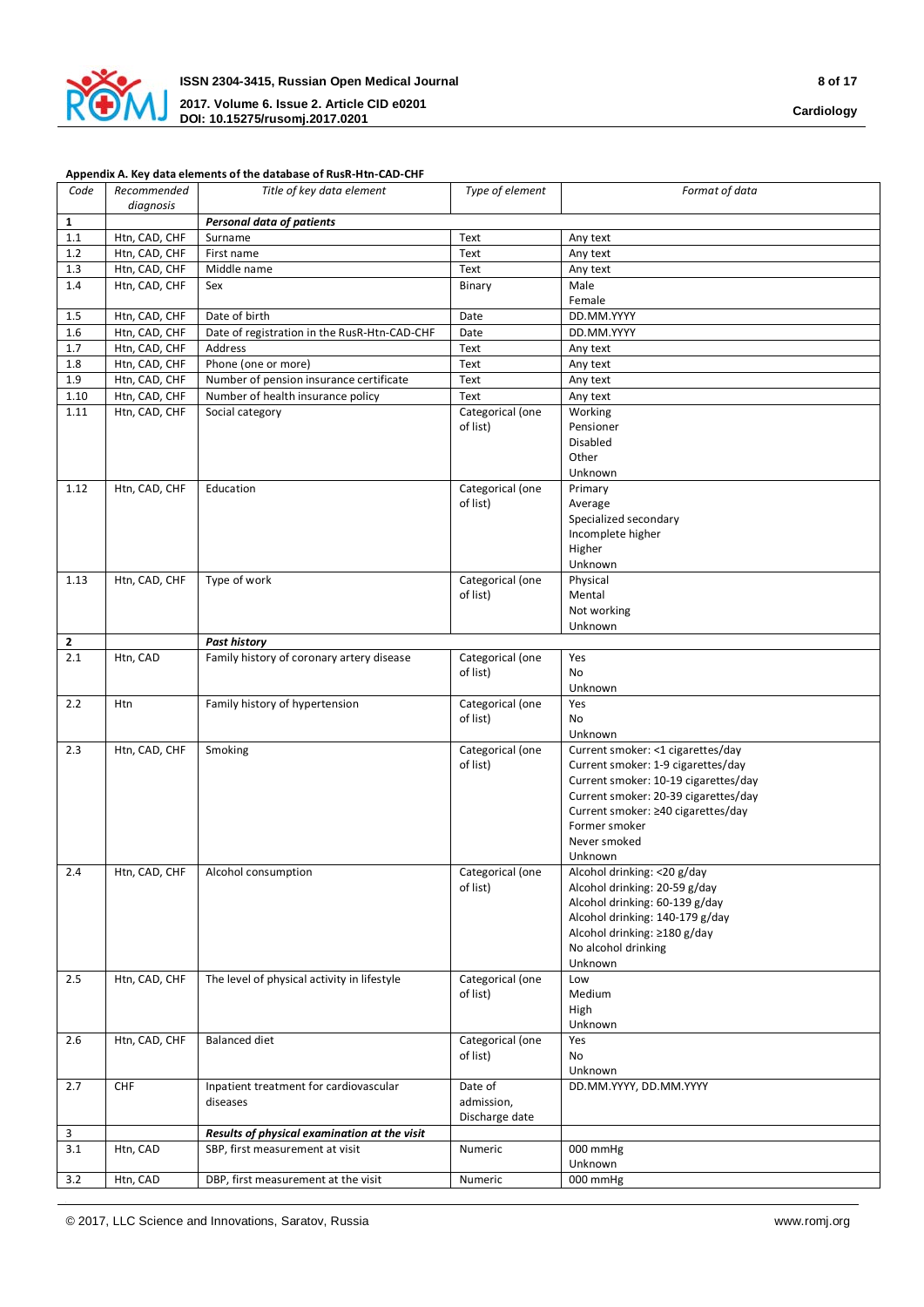

| Code  | Recommended<br>diagnosis | Title of key data element                       | Type of element              | Format of data                                                                                                   |
|-------|--------------------------|-------------------------------------------------|------------------------------|------------------------------------------------------------------------------------------------------------------|
|       |                          |                                                 |                              | Unknown                                                                                                          |
| 3.3   | Htn, CAD                 | SBP, second measurement at the visit            | Numeric                      | 000 mmHg<br>Unknown                                                                                              |
| 3.4   | Htn, CAD                 | DBP, second measurement at the visit            | Numeric                      | 000 mmHg<br>Unknown                                                                                              |
| 3.5   | CAD, CHF                 | Heart rate at the visit                         | Numeric                      | 000 beats/min<br>Unknown                                                                                         |
| 3.6   | CAD, CHF                 | Palpation                                       | Categorical                  | Bilateral ankle swelling                                                                                         |
|       |                          |                                                 | (multiple choose)            | Ripple of jugular veins                                                                                          |
|       |                          |                                                 |                              | Hepatojugular reflux                                                                                             |
|       |                          |                                                 |                              | Hepatomegalia                                                                                                    |
| 3.7   | CAD, CHF                 | Auscultation                                    | Categorical                  | Rattling in the lower lung                                                                                       |
|       |                          |                                                 | (multiple choose)            | Rattling on all lung fields<br>The third tone in heart beat                                                      |
| 3.8   | Htn, CAD                 | Height                                          | Numeric                      | 000 cm                                                                                                           |
|       |                          |                                                 |                              | Unknown                                                                                                          |
| 3.9   | Htn, CAD                 | Weight                                          | Numeric                      | 000 kg                                                                                                           |
|       |                          |                                                 |                              | Unknown                                                                                                          |
| 3.10  | Htn, CAD                 | Waist circumference                             | Numeric                      | 000 cm                                                                                                           |
| 3.11  | CAD                      | Complaints of chest pain or its equivalent      | Categorical (one             | Unknown<br>Yes                                                                                                   |
|       |                          |                                                 | of list)                     | N <sub>o</sub>                                                                                                   |
|       |                          |                                                 |                              | Unknown                                                                                                          |
| 3.12  | CAD                      | Characteristics of chest pain or its equivalent | Categorical                  | Symptom has characteristic features and duration for chest                                                       |
|       |                          |                                                 | (multiple choose)            | pain                                                                                                             |
|       |                          |                                                 |                              | Chest pain or its equivalent arises during physical exertion                                                     |
|       |                          |                                                 |                              | or emotional stress                                                                                              |
|       |                          |                                                 |                              | Chest pain or its equivalent passes alone and/or after<br>taking nitroglycerin                                   |
|       |                          |                                                 |                              | Not applicable (if in element 3.11 it was selected "No" or                                                       |
|       |                          |                                                 |                              | "Unknown")                                                                                                       |
| 3.13  | CAD                      | The level of physical activity associated with  | Categorical (one             | Usual daily physical activity does not cause chest pain or its                                                   |
|       |                          | chest pain or its equivalent                    | of list)                     | equivalent                                                                                                       |
|       |                          |                                                 |                              | Slight limitation of usual physical activity                                                                     |
|       |                          |                                                 |                              | Significant limitation of usual physical activity<br>Inability to perform any physical activity because of chest |
|       |                          |                                                 |                              | pain or its equivalent                                                                                           |
|       |                          |                                                 |                              | Unknown                                                                                                          |
|       |                          |                                                 |                              | Not applicable (if in element 3.11 it was selected "No" or                                                       |
|       |                          |                                                 |                              | "Unknown")                                                                                                       |
| 3.14  | CAD, CHF                 | Complaint of dyspnea                            | Categorical (one<br>of list) | Yes<br>No                                                                                                        |
|       |                          |                                                 |                              | Unknown                                                                                                          |
| 3.15  | CAD, CHF                 | Characteristics of dyspnea                      | Categorical                  | Paroxysmal nocturnal dyspnea                                                                                     |
|       |                          | (прим.: если в пункте «Жалобы на одышку»        | (multiple choose)            | Dyspnea during usual physical activity                                                                           |
|       |                          | выбран «Имеется»)                               |                              | Dyspnea during walking on level ground                                                                           |
|       |                          |                                                 |                              | Dyspnea when climbing (uphill, stairs)                                                                           |
|       |                          |                                                 |                              | Dyspnea at rest<br>Orthopnoea                                                                                    |
|       |                          |                                                 |                              | Nocturnal cough                                                                                                  |
|       |                          |                                                 |                              | Unknown                                                                                                          |
|       |                          |                                                 |                              | Not applicable (if in element 3.14 it was selected "No" or                                                       |
|       |                          |                                                 |                              | "Unknown")                                                                                                       |
| 4     |                          | Results of instrumental examinations            |                              |                                                                                                                  |
| 4.1   | Htn                      | 24-hour ambulatory blood pressure<br>monitoring | Categorical (one<br>of list) | Yes<br>No                                                                                                        |
| 4.1.1 | Htn                      | 24-hour SBP                                     | Numeric                      | 000 mmHg                                                                                                         |
|       |                          |                                                 |                              | Unknown                                                                                                          |
| 4.1.2 | Htn                      | 24-hour DBP                                     | Numeric                      | 000 mmHg                                                                                                         |
|       |                          |                                                 |                              | Unknown                                                                                                          |
| 4.1.3 | Htn                      | Daytime SBP                                     | Numeric                      | 000 mmHg                                                                                                         |
| 4.1.4 | Htn                      | Daytime DBP                                     | Numeric                      | Unknown<br>000 mmHg                                                                                              |
|       |                          |                                                 |                              | Unknown                                                                                                          |
| 4.1.5 | Htn                      | Number of daytime measurements                  | Numeric                      | 00                                                                                                               |
|       |                          |                                                 |                              | Unknown                                                                                                          |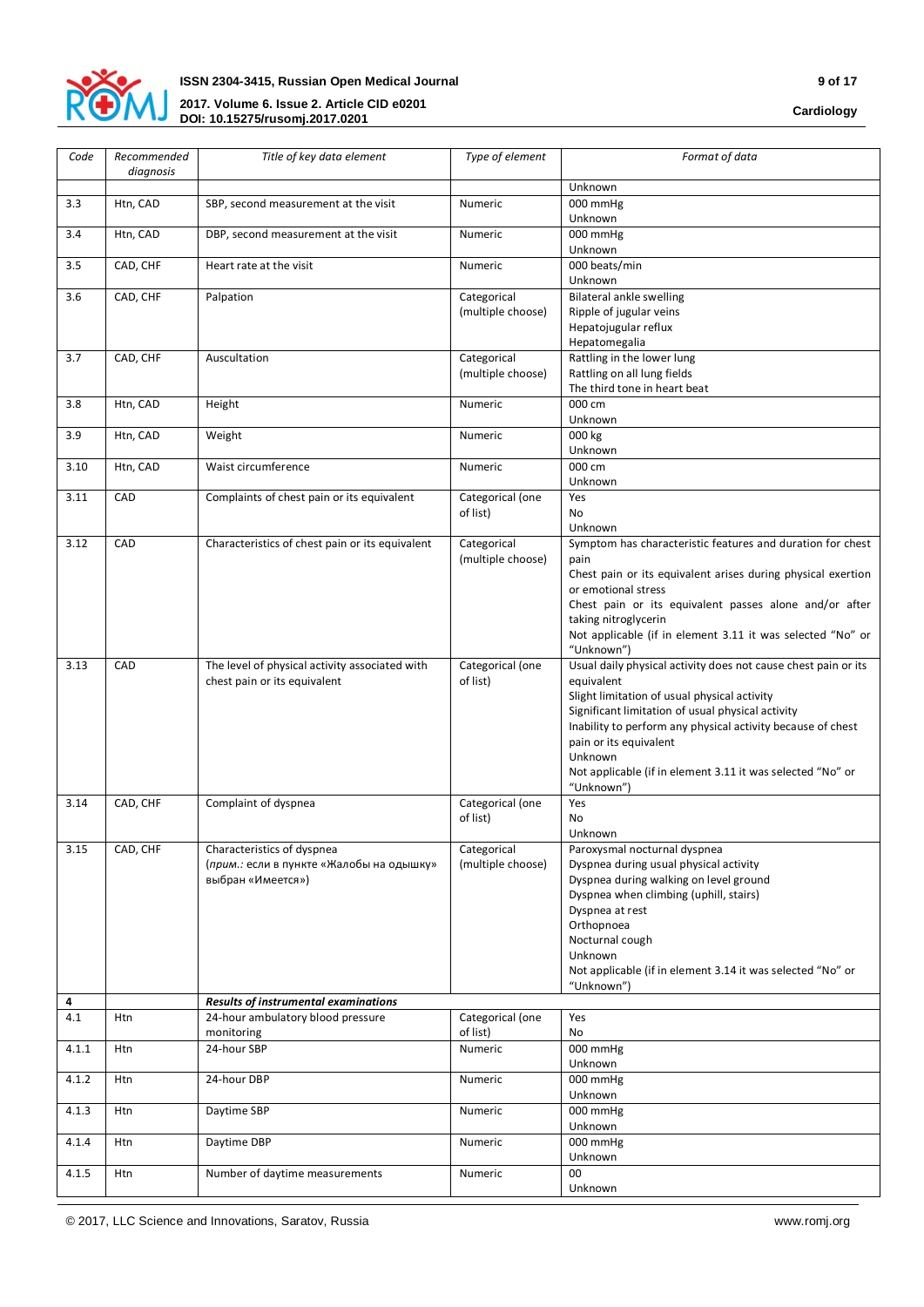

| Code  | Recommended<br>diagnosis | Title of key data element                                      | Type of element                  | Format of data                                                                                                                                                                                                                                                   |
|-------|--------------------------|----------------------------------------------------------------|----------------------------------|------------------------------------------------------------------------------------------------------------------------------------------------------------------------------------------------------------------------------------------------------------------|
| 4.2.1 | Htn                      | Self-monitoring SBP (mean)                                     | Numeric                          | 000 mmHg<br>Unknown                                                                                                                                                                                                                                              |
| 4.2.2 | Htn                      | Self-monitoring DBP (mean)                                     | Numeric                          | 000 mmHg<br>Unknown                                                                                                                                                                                                                                              |
| 4.2.3 | Htn                      | Duration of self-monitoring blood pressure                     | Numeric                          | 00 days<br>Unknown                                                                                                                                                                                                                                               |
| 4.3   | Htn, CAD, CHF            | Echocardiography                                               | Categorical (one<br>of list)     | Yes<br>No                                                                                                                                                                                                                                                        |
| 4.3.1 | Htn                      | Left ventricular mass index                                    | Numeric                          | 000 g/m <sup>2</sup><br>Unknown                                                                                                                                                                                                                                  |
| 4.3.2 | CAD, CHF                 | <b>LVEF</b>                                                    | Numeric                          | 00%<br>Unknown                                                                                                                                                                                                                                                   |
| 4.3.3 | <b>CHF</b>               | Left ventricular diastolic dysfunction                         | Categorical (one<br>of list)     | Yes<br>N <sub>o</sub><br>Unknown                                                                                                                                                                                                                                 |
| 4.3.4 | CAD                      | Local contractility disorders                                  | Categorical (one<br>of list)     | Yes<br>No<br>Unknown                                                                                                                                                                                                                                             |
| 4.3.5 | <b>CHF</b>               | Pulmonary hypertension                                         | Categorical (one<br>of list)     | Yes<br>No<br>Unknown                                                                                                                                                                                                                                             |
| 4.4.1 | Htn, CAD, CHF            | ECG: conclusion                                                | Categorical<br>(multiple choose) | Left ventricular hypertrophy<br>Signs of Q-wave myocardial infarction<br>Signs of non-Q-wave myocardial infarction<br>Tachyarrhythmia<br>Atrioventricular block: 2 or 3 degree<br>Atrial fibrillation or atrial flutter<br>Other violations<br>Normal<br>Unknown |
| 4.4.2 | Htn                      | Sokolow-Lyon index                                             | Numeric                          | 00 mm<br>Unknown                                                                                                                                                                                                                                                 |
| 4.4.3 | Htn                      | Cornell product criteria                                       | Numeric                          | 0000 mm*ms<br>Unknown                                                                                                                                                                                                                                            |
| 4.5.1 | Htn                      | Duplex ultrasound: Intima media thickness                      | Numeric                          | 0.0 <sub>mm</sub><br>Unknown                                                                                                                                                                                                                                     |
| 4.5.2 | Htn                      | Duplex ultrasound: Atherosclerotic plaque in<br>great arteries | Categorical (one<br>of list)     | Yes<br>No<br>Unknown                                                                                                                                                                                                                                             |
| 4.5.3 | Htn                      | Carotid-femoral pulse wave velocity                            | Numeric                          | 00.0 m/s<br>Unknown                                                                                                                                                                                                                                              |
| 4.5.4 | Htn                      | Ankle-brachial index                                           | Numeric                          | 0.0<br>Unknown                                                                                                                                                                                                                                                   |
| 4.6   | CAD, CHF                 | Chest X-ray                                                    | Categorical<br>(multiple choose) | Cardiomegaly<br>Pleurisy<br>Pulmonary vascular congestion or pulmonary edema<br>None of the above<br>Unknown                                                                                                                                                     |
| 4.7   | Htn                      | Fundus examination by ophthalmologist                          | Categorical (one<br>of list)     | Hypertensive retinopathy<br>Other<br>Unknown                                                                                                                                                                                                                     |
| 4.8   | Htn, CHF                 | Consulting with cardiologist                                   | Categorical (one<br>of list)     | Yes<br>No                                                                                                                                                                                                                                                        |
| 4.9   | CAD                      | <b>ECG</b> during exercise                                     | Categorical (one<br>of list)     | Yes<br>No                                                                                                                                                                                                                                                        |
| 4.9.1 | CAD                      | Results of ECG during exercise                                 | Categorical (one<br>of list)     | Positive<br>Negative<br>Uncertain<br>Unknown<br>Not applicable (if in element 4.9 it was selected "No")                                                                                                                                                          |
| 4.9.2 | CAD                      | ECG during exercise: The load duration                         | Numeric                          | 00.0 minutes<br>Unknown<br>Not applicable (if in element 4.9 it was selected "No")                                                                                                                                                                               |
| 4.9.3 | CAD                      | ECG during exercise: Maximal deviation of ST<br>segment        | Numeric                          | 00.0 mm<br>Unknown<br>Not applicable (if in element 4.9 it was selected "No")                                                                                                                                                                                    |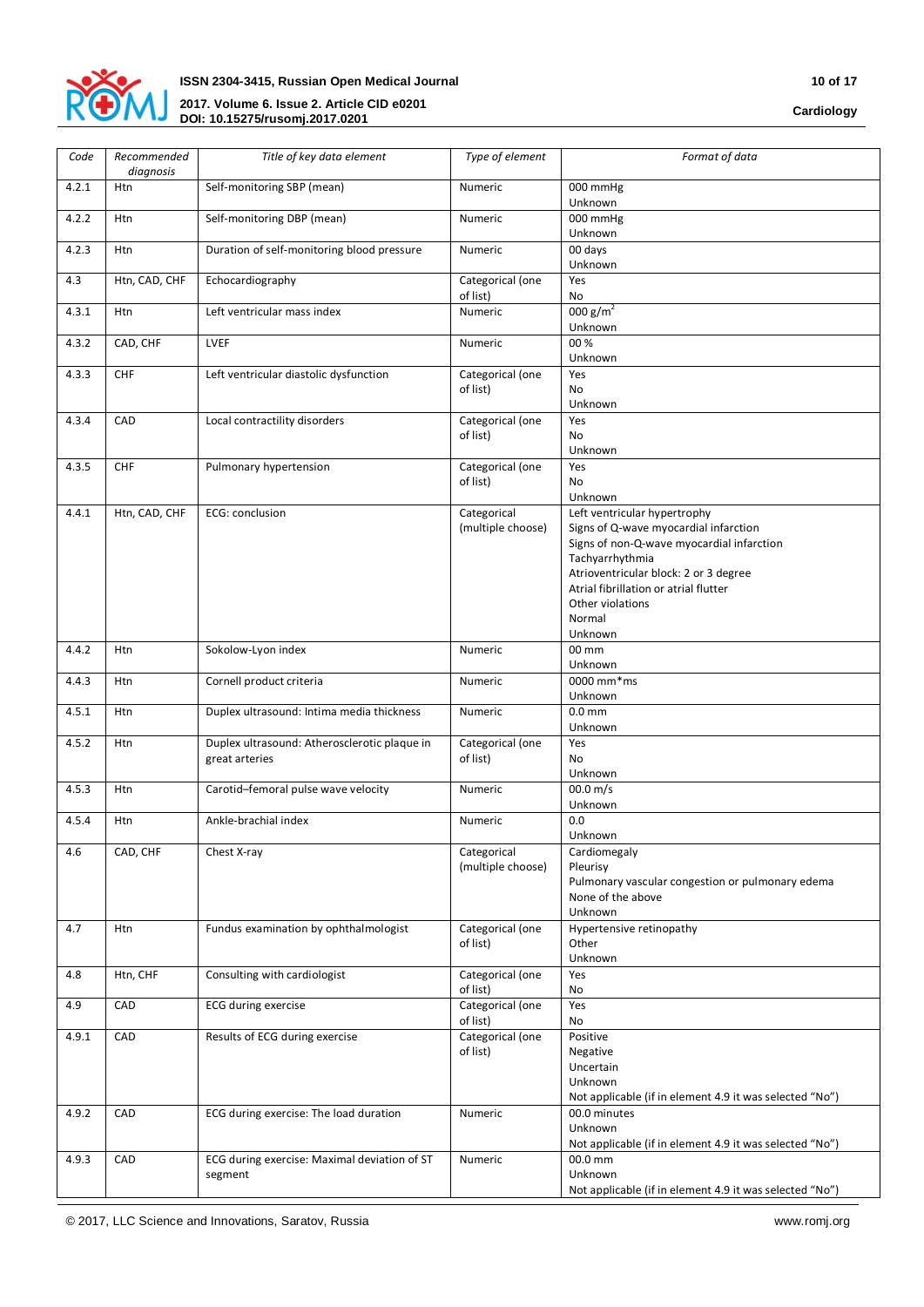

| Code   | Recommended<br>diagnosis | Title of key data element                                                                | Type of element                  | Format of data                                                                                                                                                      |
|--------|--------------------------|------------------------------------------------------------------------------------------|----------------------------------|---------------------------------------------------------------------------------------------------------------------------------------------------------------------|
| 4.9.4  | CAD                      | ECG during exercise: Features of chest pain                                              | Categorical (one<br>of list)     | No angina<br>Angina occurs, but does not stop exercise test<br>Angina causes to stop the test<br>Unknown<br>Not applicable (if in element 4.9 it was selected "No") |
| 4.9.5  | CAD                      | ECG during exercise: METs                                                                | Numeric                          | 00.0 METs<br>Unknown<br>Not applicable (if in element 4.9 it was selected "No")                                                                                     |
| 4.9.6  | CAD                      | Contraindications for exercise test                                                      | Categorical (one<br>of list)     | Yes<br>Unknown<br>Not applicable (if in element 4.9 it was selected "Yes")                                                                                          |
| 4.10.1 | CAD                      | Physical stress echocardiography: Minimal<br>LVEF                                        | Numeric                          | 00 %<br>Unknown                                                                                                                                                     |
| 4.10.2 | CAD                      | Physical stress echocardiography: Stress-<br>induced violations of local contractility   | Categorical (one<br>of list)     | Yes<br>No<br>Unknown                                                                                                                                                |
| 4.11   | CAD                      | Dobutamine stress echocardiography: Stress-<br>induced violations of local contractility | Categorical (one<br>of list)     | Yes<br>N <sub>o</sub><br>Unknown                                                                                                                                    |
| 4.12   | CAD                      | Perfusion scintigraphy: Irreversible perfusion<br>defect                                 | Categorical (one<br>of list)     | Yes<br>No<br>Unknown                                                                                                                                                |
| 4.13.1 | CAD                      | Computerized tomography: Agatston score                                                  | Numeric                          | 000 HU<br>Unknown                                                                                                                                                   |
| 4.13.2 | CAD                      | Results of coronary computed tomography<br>angiography                                   | Categorical<br>(multiple choose) | Yes (Additional dataset is presented in Appendix B)<br>Unknown                                                                                                      |
| 4.14   | CAD                      | Results of coronary angiography                                                          | Categorical<br>(multiple choose) | Yes (Additional dataset is presented in Appendix B)<br>Unknown                                                                                                      |
| 5      |                          | <b>Results of laboratory tests</b>                                                       |                                  |                                                                                                                                                                     |
| 5.1    | Htn, CAD                 | Blood glucose                                                                            | Numeric                          | 00.0 mmol/L<br>000 mg/dL<br>Unknown                                                                                                                                 |
| 5.2    | Htn, CAD                 | Glucose tolerance test: Blood glucose via 2<br>hours after glucose load                  | Numeric                          | 00.0 mmol/L<br>000 mg/dL<br>Unknown                                                                                                                                 |
| 5.3    | Htn, CAD                 | Hemoglobin A1c                                                                           | Numeric                          | 00.0%<br>Unknown                                                                                                                                                    |
| 5.4    | Htn, CAD                 | Total cholesterol                                                                        | Numeric                          | 00.0 mmol/L<br>000 mg/dL<br>Unknown                                                                                                                                 |
| 5.5    | Htn, CAD                 | Triglycerides                                                                            | Numeric                          | 00.0 mmol/L<br>$000 \,\mathrm{mg/dL}$<br>Unknown                                                                                                                    |
| 5.6    | Htn, CAD                 | Low-density lipoprotein                                                                  | Numeric                          | 00.0 mmol/L<br>000 mg/dL<br>Unknown                                                                                                                                 |
| 5.7    | Htn, CAD                 | High-density lipoprotein                                                                 | Numeric                          | 00.0 mmol/L<br>000 mg/dL<br>Unknown                                                                                                                                 |
| 5.8    | Htn, CHF                 | Creatinine                                                                               | Numeric                          | 000 micromoles/L<br>$0.00$ mg/dL<br>Unknown                                                                                                                         |
| 5.9    | Htn                      | Serum urea                                                                               | Numeric                          | 00.00 mmol/L<br>Unknown                                                                                                                                             |
| 5.10   | Htn                      | Uric acid                                                                                | Numeric                          | 000.0 µmol/L<br>Unknown                                                                                                                                             |
| 5.11   | CHF                      | B-type natriuretic peptide (PNB)                                                         | Numeric                          | 000 Pg/ml<br>000 Pmol/ml                                                                                                                                            |
| 5.12   | CHF                      | N-terminal of the prohormone brain<br>natriuretic peptide (NT-proBNP)                    | Numeric                          | 0000 Pg/ml<br>000 Pmol/ml                                                                                                                                           |
| 5.13   | Htn, CAD, CHF            | Serum potassium                                                                          | Numeric                          | 000.0 mmol/L<br>Unknown                                                                                                                                             |
| 5.14   | CHF                      | Serum sodium                                                                             | Numeric                          | 000.0 mmol/L<br>Unknown                                                                                                                                             |
| 5.15   | CHF                      | Serum chloride                                                                           | Numeric                          | 000.0 mmol/L                                                                                                                                                        |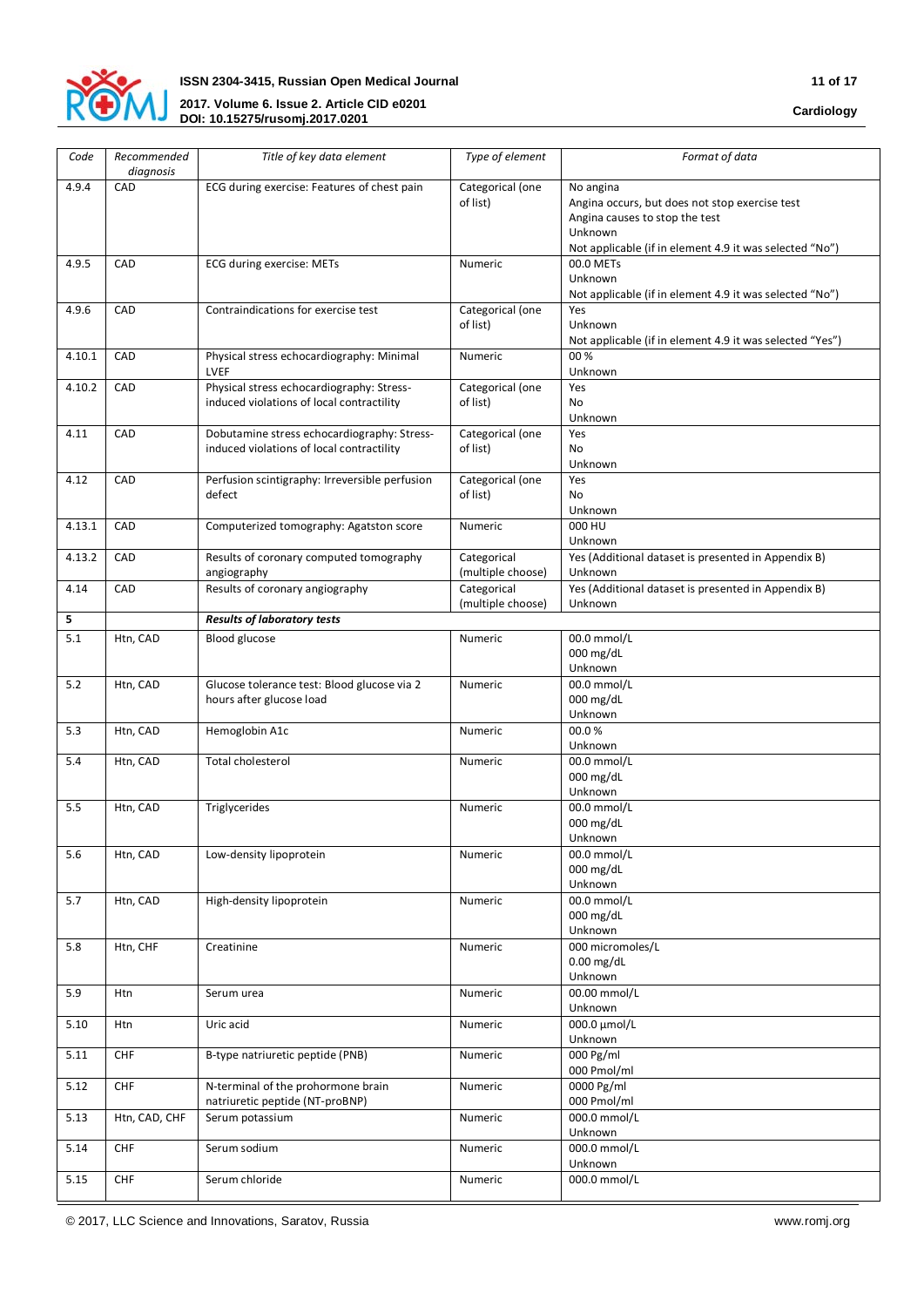

| Code           | Recommended<br>diagnosis | Title of key data element                                             | Type of element              | Format of data                                      |
|----------------|--------------------------|-----------------------------------------------------------------------|------------------------------|-----------------------------------------------------|
|                |                          |                                                                       |                              | Unknown                                             |
| 5.16           | CAD                      | Hemoglobin                                                            | Numeric                      | 000 g/L<br>Unknown                                  |
| 5.17           | Htn                      | Urine protein                                                         | Numeric                      | $0.000$ g/L<br>Unknown                              |
| 5.18           | Htn                      | 24-hour urine protein                                                 | Numeric                      | $\overline{000.0}$ mg/day<br>Unknown                |
| 5.19           | Htn                      | Albumin/creatinine ratio in urine                                     | Numeric                      | $00 \,\mathrm{mg/g}$                                |
| 6              |                          | Non-pharmacologic treatment                                           |                              | 0.0 mg/mmol                                         |
| 6.1            | Htn                      | Subject who was trained in the School for                             | Categorical (one             | Yes                                                 |
|                |                          | hypertensive patients                                                 | of list)                     | Unknown                                             |
| 6.2            | <b>CHF</b>               | Subject who was trained in the School for<br>patients with CHF        | Categorical (one<br>of list) | Yes<br>Unknown                                      |
| 6.3            | Htn, CAD, CHF            | Patient who received advice on the rational<br>consumption of alcohol | Categorical (one<br>of list) | Yes<br>Unknown                                      |
| 6.4            | Htn, CAD, CHF            | Patient who received advice on smoking<br>cessation                   | Categorical (one<br>of list) | Yes<br>Unknown                                      |
| 6.5            | Htn, CAD, CHF            | Patient who received advice on rational<br>physical activity          | Categorical (one<br>of list) | Yes<br>Unknown                                      |
| 6.6            | Htn, CAD, CHF            | Patient who received advice on rational diet                          | Categorical (one<br>of list) | Yes<br>Unknown                                      |
| 6.7            | Htn, CAD, CHF            | Patient who received advice on weight                                 | Categorical (one             | Yes                                                 |
| $\overline{7}$ |                          | normalization<br><b>Drug treatment</b>                                | of list)                     | Unknown                                             |
| 7.1.1          | Htn, CAD, CHF            | ACE-Is                                                                | Categorical (one             | Yes                                                 |
|                |                          |                                                                       | of list)                     | No                                                  |
| 7.1.2          | Htn, CHF                 | Adverse reactions to ACE-Is and/or                                    | Categorical (one             | Yes                                                 |
|                |                          | idiosyncrasy                                                          | of list)                     | Unknown                                             |
| 7.1.3          | Htn, CAD, CHF            | Angioedema                                                            | Categorical (one<br>of list) | Yes<br>Unknown                                      |
|                |                          |                                                                       |                              | Not applicable (if in element 7.1.2 it was selected |
|                |                          |                                                                       |                              | "Unknown")                                          |
| 7.2.1          | Htn, CAD, CHF            | ARBs                                                                  | Categorical (one<br>of list) | Yes<br>No                                           |
| 7.2.2          | Htn, CHF                 | Adverse reactions to ARBs and/or idiosyncrasy                         | Categorical (one             | Yes                                                 |
|                |                          |                                                                       | of list)                     | Unknown                                             |
| 7.3            | Htn                      | Direct renin inhibitors                                               | Categorical (one<br>of list) | Yes<br>No                                           |
| 7.4.1          | Htn, CAD, CHF            | Beta-blockers                                                         | Categorical (one<br>of list) | Yes<br>No                                           |
| 7.4.2          | Htn, CAD, CHF            | Adverse reactions to beta-blockers and/or                             | Categorical (one             | Yes                                                 |
| 7.5.1          | Htn, CAD                 | idiosyncrasy<br>Dihydropyridine CCBs                                  | of list)<br>Categorical (one | Unknown<br>Yes                                      |
|                |                          |                                                                       | of list)                     | No                                                  |
| 7.5.2          | Htn, CAD                 | Non-dihydropyridine CCBs                                              | Categorical (one<br>of list) | Yes<br>No                                           |
| 7.5.3          | Htn, CAD                 | Adverse reactions to CCBs and/or idiosyncrasy                         | Categorical (one<br>of list) | Yes<br>Unknown                                      |
| 7.6.1          | Htn, CHF                 | Thiazide diuretics                                                    | Categorical (one<br>of list) | Yes<br>No                                           |
| 7.6.2          | Htn, CHF                 | Potassium-sparing diuretics                                           | Categorical (one<br>of list) | Yes<br>No                                           |
| 7.6.3          | Htn, CHF                 | Loop diuretics                                                        | Categorical (one<br>of list) | Yes<br>No                                           |
| 7.6.4          | Htn, CHF                 | Adverse reactions to diuretics and/or                                 | Categorical (one             | Yes                                                 |
| 7.7            | Htn                      | idiosyncrasy<br>Alpha-blockers                                        | of list)<br>Categorical (one | Unknown<br>Yes                                      |
| 7.8            | Htn                      | Imidazoline receptor agonists                                         | of list)<br>Categorical (one | No<br>Yes                                           |
|                |                          |                                                                       | of list)                     | No<br>Yes                                           |
| 7.9            | Htn                      | Other antihypertensive drugs                                          | Categorical (one<br>of list) | No                                                  |
| 7.10.1         | CAD, CHF                 | Statins                                                               | Categorical (one             | Yes                                                 |

© 2017, LLC Science and Innovations, Saratov, Russia www.romj.org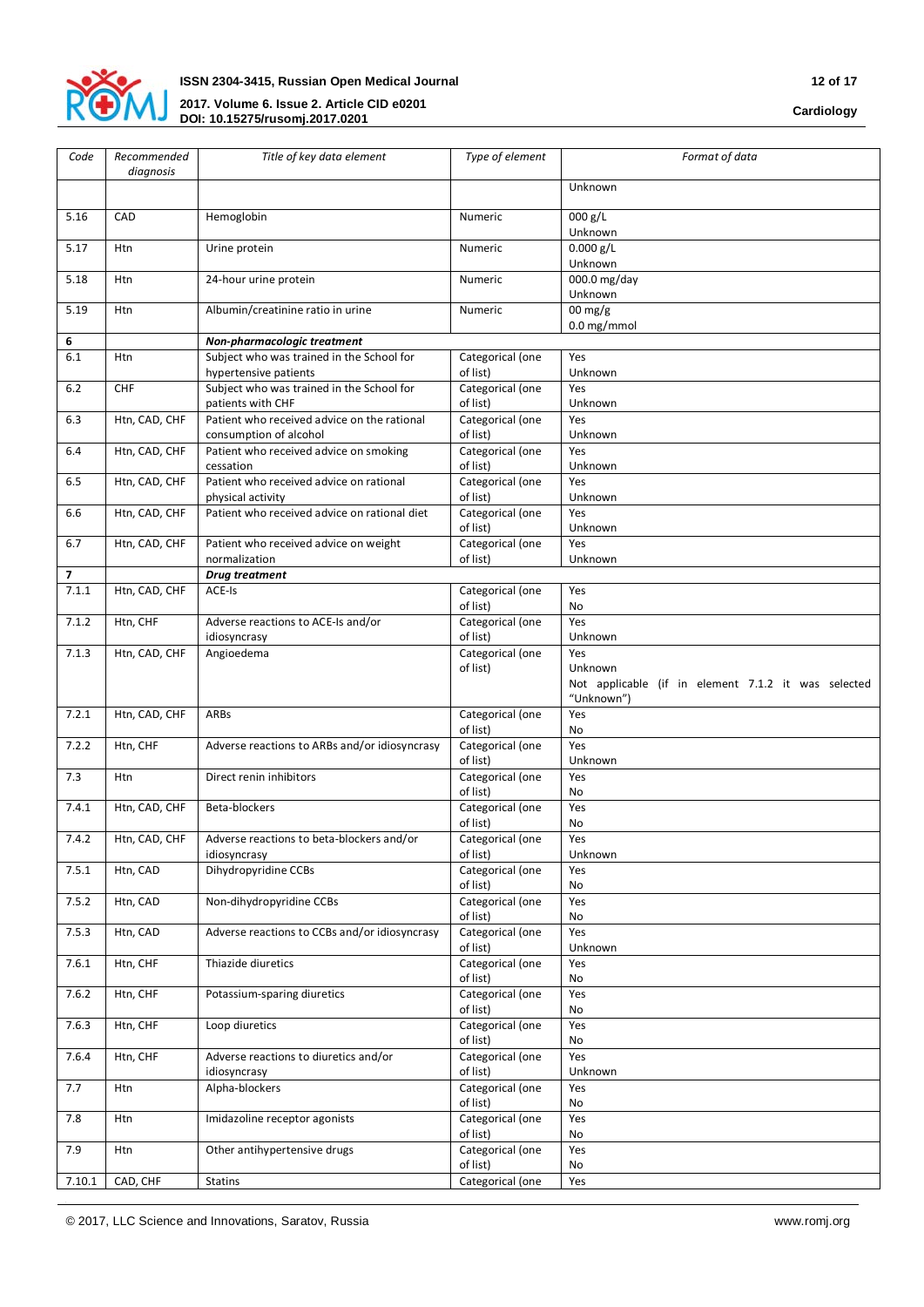

| Code   | Recommended<br>diagnosis | Title of key data element                                                                     | Type of element                  | Format of data                                                 |
|--------|--------------------------|-----------------------------------------------------------------------------------------------|----------------------------------|----------------------------------------------------------------|
|        |                          |                                                                                               | of list)                         | No                                                             |
| 7.10.2 | CAD, CHF                 | Adverse reactions to statins and/or<br>idiosyncrasy                                           | Categorical (one<br>of list)     | Yes<br>Unknown                                                 |
| 7.11.1 | Htn, CAD, CHF            | Aspirin                                                                                       | Categorical (one<br>of list)     | Yes<br>No                                                      |
| 7.11.2 | Htn, CHF                 | Adverse reactions to aspirin and/or<br>idiosyncrasy                                           | Categorical (one<br>of list)     | Yes<br>Unknown                                                 |
| 7.12.1 | Htn, CAD, CHF            | Indirect-acting anticoagulants                                                                | Categorical (one<br>of list)     | Yes<br>No                                                      |
| 7.12.2 | Htn, CHF                 | Adverse reactions to indirect-acting<br>anticoagulants and/or idiosyncrasy                    | Categorical (one<br>of list)     | Yes<br>Unknown                                                 |
| 7.13.1 | CAD                      | Clopidogrel                                                                                   | Categorical (one<br>of list)     | Yes<br>No                                                      |
| 7.13.2 | CAD                      | Adverse reactions to clopidogrel and/or<br>idiosyncrasy                                       | Categorical (one<br>of list)     | Yes<br>Unknown                                                 |
| 7.14.1 | CAD, CHF                 | Short-acting nitrates                                                                         | Categorical (one<br>of list)     | Yes<br>No                                                      |
| 7.14.2 | CAD, CHF                 | Adverse reactions to short-acting nitrates<br>and/or idiosyncrasy                             | Categorical (one<br>of list)     | Yes<br>Unknown                                                 |
| 7.14.3 | CAD, CHF                 | Long-acting nitrates                                                                          | Categorical (one<br>of list)     | Yes<br>No                                                      |
| 7.14.4 | CAD, CHF                 | Adverse reactions to long-acting nitrates                                                     | Categorical (one                 | Yes<br>Unknown                                                 |
| 7.14.5 | CAD                      | and/or idiosyncrasy<br>Number of nitroglycerin tablets per week                               | of list)<br>Numeric              | 00 tablets/week                                                |
| 7.15   | CHF                      | Hydralazine                                                                                   | Categorical (one                 | Yes                                                            |
|        |                          |                                                                                               | of list)                         | No                                                             |
| 7.16   | CHF                      | Digoxin                                                                                       | Categorical (one<br>of list)     | Yes<br>No                                                      |
| 8      |                          | <b>Invasive treatment</b>                                                                     |                                  |                                                                |
| 8.1.1  | Htn, CAD                 | PCI                                                                                           | Categorical (one<br>of list)     | Yes<br>No                                                      |
| 8.1.2  | CAD                      | Results of PCI: residual stenosis                                                             | Categorical<br>(multiple choose) | Yes (Additional dataset is presented in Appendix B)<br>Unknown |
| 8.1.3  | CAD                      | <b>Contraindications for PCI</b>                                                              | Categorical (one<br>of list)     | Yes<br>Unknown                                                 |
| 8.1.4  | CAD                      | Number of stents                                                                              | Numeric                          | 0<br>Unknown                                                   |
| 8.1.5  | CAD                      | Type of stents                                                                                | Categorical<br>(one<br>of list)  | With drug-coated<br>Uncovered<br>Unknown                       |
| 8.2    | Htn, CAD                 | Surgical coronary revascularization                                                           | Categorical (one<br>of list)     | Yes<br>No                                                      |
| 9      |                          | Diagnosis and its codes according to the International Classification of Diseases 10 (ICD-10) |                                  |                                                                |
| 9.1.1  | Htn, CAD                 | Stable angina (I20.8)                                                                         | Categorical (one<br>of list)     | Yes<br>No                                                      |
| 9.1.2  | CAD                      | Angina functional class according to the                                                      | Categorical (one                 | I class                                                        |
|        |                          | Canadian Cardiovascular Society grading of                                                    | of list)                         | II class                                                       |
|        |                          | angina pectoris                                                                               |                                  | III class                                                      |
|        |                          |                                                                                               |                                  | IV class<br>Unknown                                            |
| 9.2    | Htn, CAD, CHF            | Old myocardial infarction (I25.2)                                                             | Categorical (one<br>of list)     | Yes<br>No                                                      |
| 9.3    | CAD                      | Other forms of chronic ischemic heart disease                                                 | Categorical (one                 | Yes                                                            |
|        |                          | (125.0, 125.1, 125.3, 125.4, 125.5, 125.6, 125.8,<br>125.9)                                   | of list)                         | No                                                             |
| 9.4    | Htn, CAD                 | Essential (primary) hypertension (I10)                                                        | Categorical (one<br>of list)     | Yes<br>No                                                      |
| 9.5.1  | Htn                      | Renovascular hypertension (I15.0)                                                             | Categorical (one<br>of list)     | Yes<br>No                                                      |
| 9.5.2  | Htn, CAD                 | Bilateral renal artery stenosis                                                               | Categorical (one<br>of list)     | Yes<br>No                                                      |
| 9.6    | Htn                      | Other secondary hypertension (115.1, 115.2,<br>115.8, 115.9                                   | Categorical (one<br>of list)     | Yes<br>No                                                      |
| 9.7.1  | Htn, CAD, CHF            | CHF (150)                                                                                     | Categorical (one                 | Yes                                                            |
|        |                          |                                                                                               | of list)                         | No                                                             |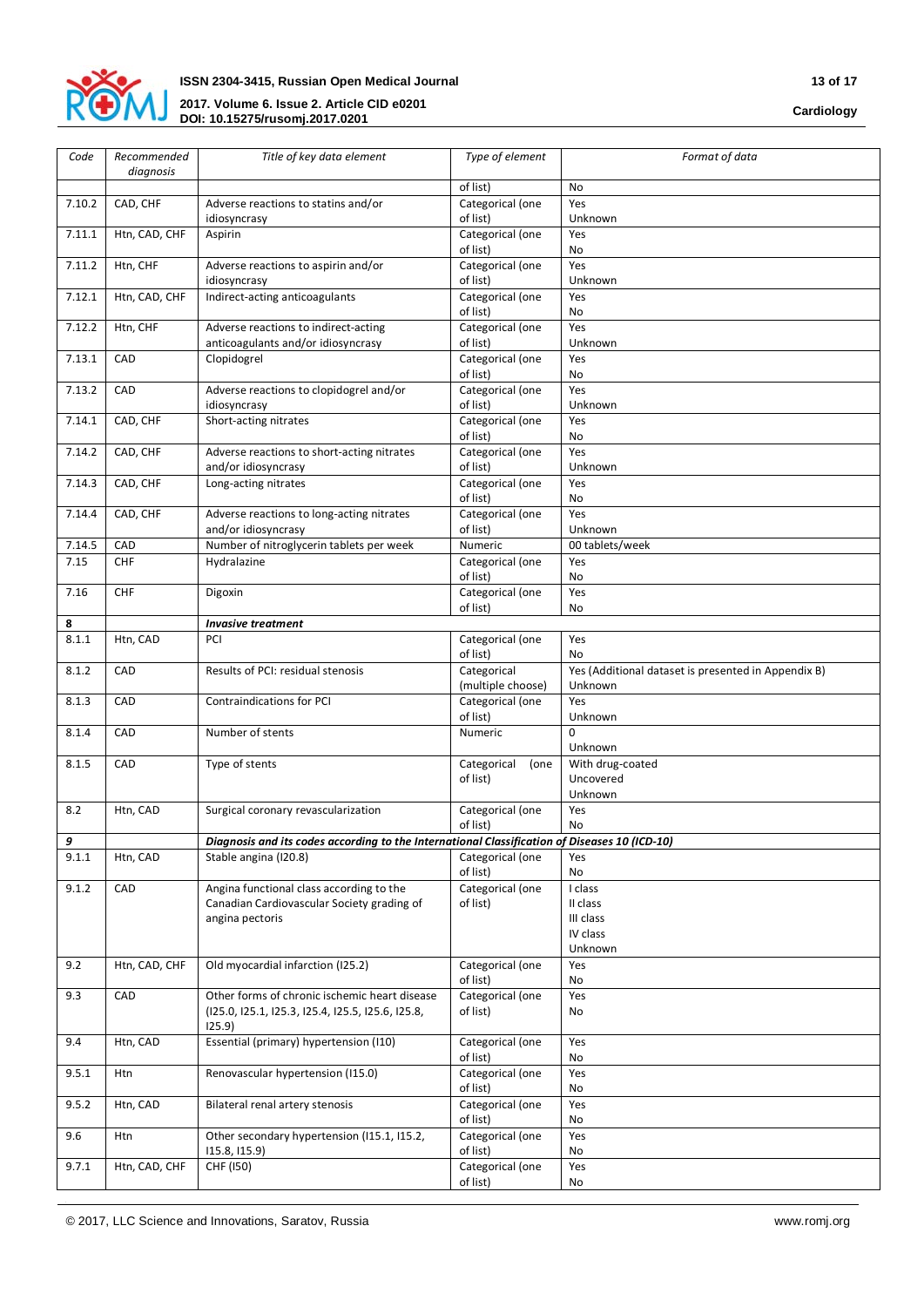

| Code   | Recommended<br>diagnosis | Title of key data element                       | Type of element  | Format of data                                            |
|--------|--------------------------|-------------------------------------------------|------------------|-----------------------------------------------------------|
| 9.7.2  | CAD, CHF                 | Functional class of CHF according to the New    | Categorical (one | I class                                                   |
|        |                          | <b>York Heart Association Functional</b>        | of list)         | II class                                                  |
|        |                          | Classification                                  |                  | III class<br>IV class                                     |
|        |                          |                                                 |                  | Unknown                                                   |
|        |                          |                                                 |                  |                                                           |
| 9.8    | Htn                      | Cerebral infarction (163)                       | Categorical (one | Yes                                                       |
|        |                          |                                                 | of list)         | No                                                        |
| 9.9    | <b>Htn</b>               | Intracerebral haemorrhage (I60, I61, I62)       | Categorical (one | Yes                                                       |
|        |                          |                                                 | of list)         | N <sub>o</sub>                                            |
| 9.10   | Htn                      | Stroke, not specified as haemorrhage or         | Categorical (one | Yes                                                       |
|        |                          | infarction (164)                                | of list)         | No                                                        |
| 9.11   | Htn                      | Atherosclerotic peripheral arterial disease     | Categorical (one | Yes                                                       |
|        |                          | (170)                                           | of list)         | <b>No</b>                                                 |
| 9.12   | Htn                      | Transient cerebral ischaemic attacks and        | Categorical (one | Yes                                                       |
|        |                          | related syndromes (G45)                         | of list)         | No                                                        |
| 9.13   | Htn                      | Discirculatory encephalopathy (I65, I66, I67.2, | Categorical (one | Yes                                                       |
|        |                          | 167.3, 167.4, 167.8, F01, 169)                  | of list)         | <b>No</b>                                                 |
| 9.14   | <b>Htn</b>               | Dissecting aortic aneurysm (I71.0)              | Categorical (one | Yes                                                       |
|        |                          |                                                 | of list)         | <b>No</b>                                                 |
| 9.15   | Htn, CAD                 | Diabetes mellitus (E10-E14)                     | Categorical (one | Yes                                                       |
|        |                          |                                                 | of list)         | No                                                        |
| 9.16.1 | Htn, CAD, CHF            | Chronic lower respiratory diseases (J40-J47)    | Categorical (one | Yes                                                       |
|        |                          |                                                 | of list)         | No                                                        |
| 9.16.2 | Htn, CAD                 | Asthma (J45)                                    | Categorical (one | Yes                                                       |
|        |                          |                                                 | of list)         | No                                                        |
| 9.17   | Htn                      | Gout (M10)                                      | Categorical (one | Yes                                                       |
|        |                          |                                                 | of list)         | No                                                        |
| 9.18   | Htn, CAD                 | Pregnancy                                       | Categorical (one | Yes                                                       |
|        |                          |                                                 | of list)         | <b>No</b>                                                 |
|        |                          |                                                 |                  | Not applicable (if in element 1.4 it was selected "Male") |
| 9.19   | CHF                      | Cirrhosis of liver (K74.3-K74.6)                | Categorical (one | Yes                                                       |
|        |                          |                                                 | of list)         | <b>No</b>                                                 |
| 9.20   | CAD                      | Other deseases provoking or aggravating         | Categorical (one | Yes                                                       |
|        |                          | ischemia                                        | of list)         | No                                                        |
| 9.21   | CAD                      | Other deseases provoking, aggravating, or       | Categorical (one | Yes                                                       |
|        |                          | simulating chest pain                           | of list)         | No                                                        |

Data elements, preferred to fill in patients with Htn and/or CAD and/or CHF, signed in column "Recommended diagnosis".

DD.MM.YYYY is day, month and year. ACE-Is, angiotensin converting enzyme inhibitors; ARBs, angiotensin II receptor blockers; CAD, coronary artery disease; CCBs, calcium channel blockers; CHF, chronic heart failure; DBP, diastolic blood pressure; ECG, electrocardiogram; Htn, hypertension; HU, Hounsfield units; LVEF, left ventricle ejection fraction; METs, metabolic equivalents of task; PCI, percitaneous coronary intervention; SBP, systolic blood pressure.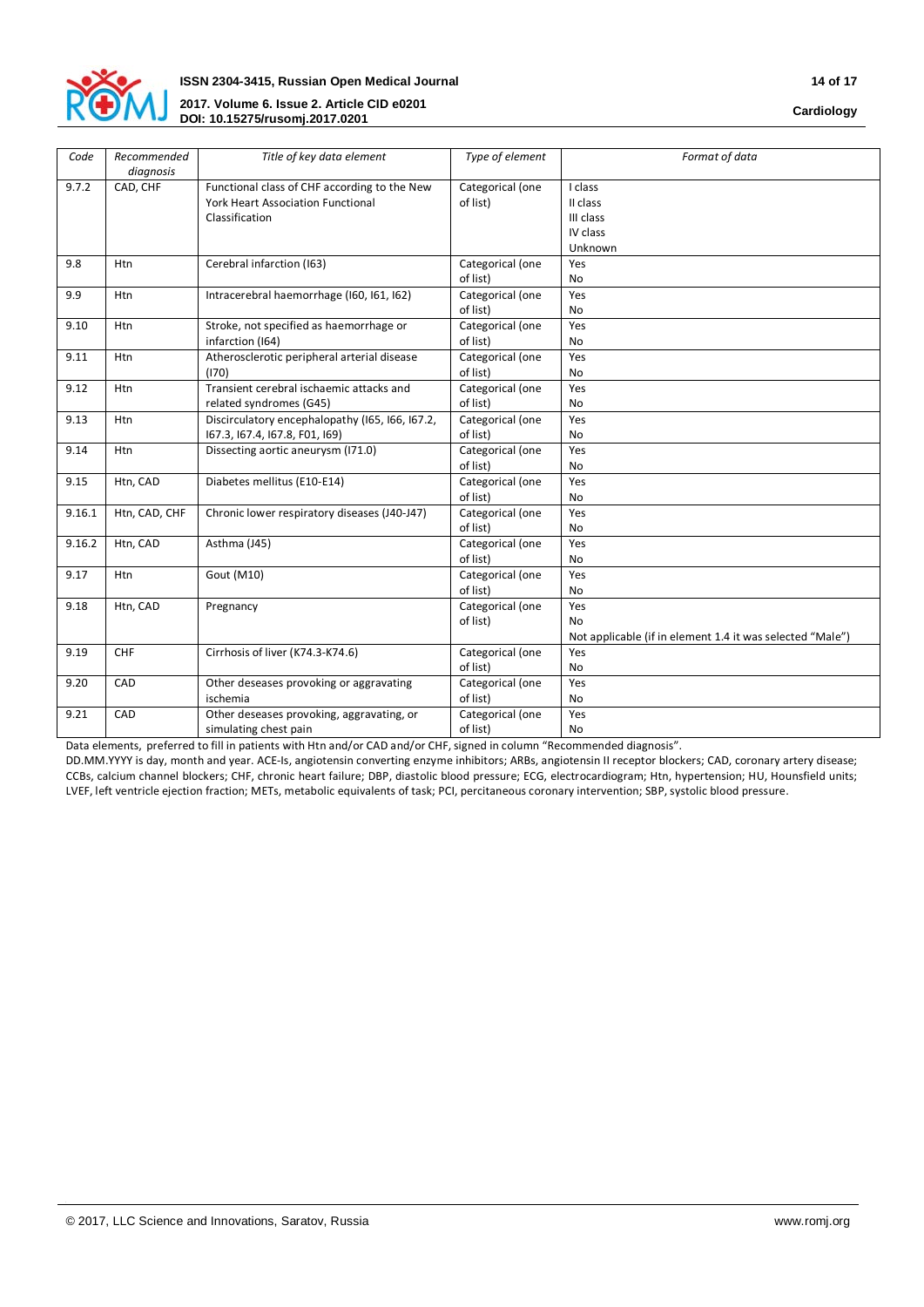

# **Appendix B. Addition data elements for coronary anatomy used in the RusR-Htn-CAD-CHF**

| <b>Segments</b> | Title                                                          | Stenosis or residual stenosis | TIMI     |
|-----------------|----------------------------------------------------------------|-------------------------------|----------|
| Segment 1       | Proximal part of right coronary artery                         | 00 %                          | 0        |
| Segment 2       | Middle part of right coronary artery                           | 00 %                          | 0        |
| Segment 3       | Middle part of right coronary artery                           | 00 %                          | 0        |
| Segment 4       | Posterior descending (interventricular) artery                 | 00 %                          | 0        |
| Segment 5       | Trunk of left coronary artery                                  | 00 %                          | $\Omega$ |
| Segment 6       | Proximal part of anterior descending (interventricular) artery | 00 %                          | 0        |
| Segment 7       | Middle part of anterior descending (interventricular) artery   | 00 %                          | 0        |
| Segment 8       | Middle part of anterior descending (interventricular) artery   | 00 %                          | 0        |
| Segment 9       | First diagonal branch                                          | 00 %                          | 0        |
| Segment 10      | Second diagonal branch                                         | 00 %                          | 0        |
| Segment 11      | Proximal part of circumflex artery                             | 00 %                          | 0        |
| Segment 12      | First blunt marginal branch                                    | 00 %                          | 0        |
| Segment 13      | Middle part of circumflex artery                               | 00 %                          | 0        |
| Segment 14      | Other blunt segments                                           | 00 %                          | 0        |
| Segment 15      | Right posterolateral segment and branches                      | 00 %                          | 0        |
|                 | <b>Bypass</b>                                                  | 00 %                          | 0        |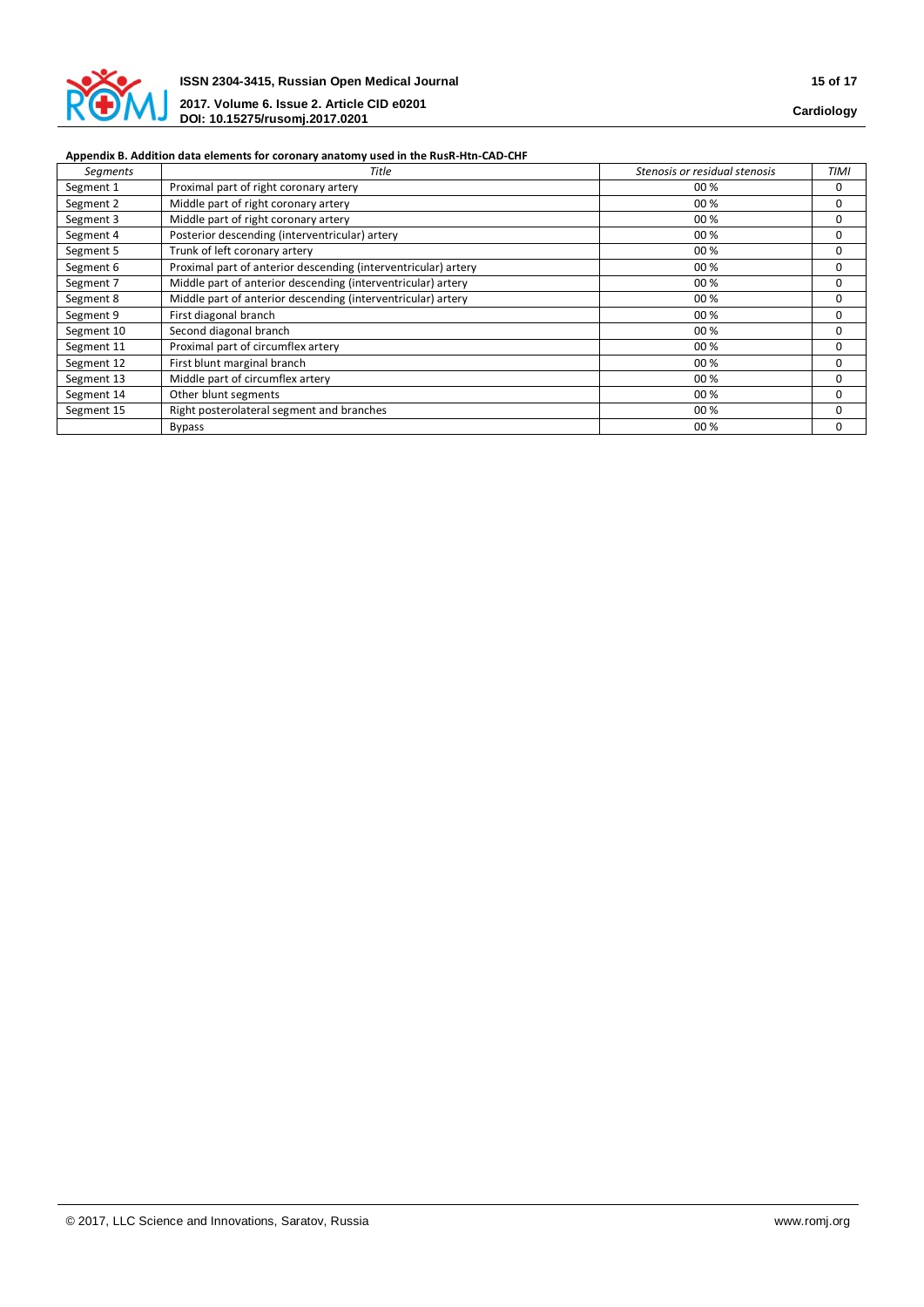

# **Appendix С. Clinical indicators for assessment of quality of healthcare in patients with Htn, CAD, and CHF**

| Title of indicators                                           | <b>Definitions</b>                                                                                                                                                                                                                                                                   |
|---------------------------------------------------------------|--------------------------------------------------------------------------------------------------------------------------------------------------------------------------------------------------------------------------------------------------------------------------------------|
| Control of cardiovascular risk factors                        |                                                                                                                                                                                                                                                                                      |
| 1. BP control                                                 | Numerator: [Patients with Htn and/or CAD and/or CHF who have last BP <140/90 mmHg] AND [Patients with Htn and/or<br>CAD and/or CHF who have last BP is ≥140/90 mmHg under treatment with 2 or more antihypertensive drugs].<br>Denominator: Patients with Htn and/or CAD and/or CHF. |
|                                                               | Exclusion criteria:<br>i) There are no data on BP at the last 12 months.                                                                                                                                                                                                             |
|                                                               | ii) Secondary hypertension.                                                                                                                                                                                                                                                          |
| 1A. Target BP is reached                                      | Numerator: Patients with Htn and/or CAD and/or CHF who have last BP <140/90 mmHg.<br>Denominator: Patients with Htn and/or CAD and/or CHF.<br>Exclusion criteria:                                                                                                                    |
|                                                               | i) There are no data on BP at the last 12 months.<br>ii) Secondary hypertension.                                                                                                                                                                                                     |
| 1B. Target BP is not reached,                                 | Numerator: Patients with Htn and/or CAD and/or CHF who have last BP is ≥140/90 mmHg under treatment with 2 or                                                                                                                                                                        |
| but assigned 2 or more                                        | more antihypertensive drugs.                                                                                                                                                                                                                                                         |
| antihypertensive drugs                                        | Denominator: Patients with Htn and/or CAD and/or CHF.                                                                                                                                                                                                                                |
|                                                               | Exclusion criteria:                                                                                                                                                                                                                                                                  |
|                                                               | i) There are no data on BP at the last 12 months.                                                                                                                                                                                                                                    |
|                                                               | ii) Secondary hypertension.                                                                                                                                                                                                                                                          |
| 2. Control of physical activity                               | Numerator: [Patients with AH and/or CAD and/or CHF with optimal physical activity] AND [Patients with AH and/or CAD                                                                                                                                                                  |
|                                                               | and/or CHF with low physical activity who received advice to increase physical activity].<br>Denominator: Patients with AH and/or CAD and/or CHF.                                                                                                                                    |
|                                                               | Exclusion criterion: There are no data on physical activity at the last 12 months.                                                                                                                                                                                                   |
| 2A. The proportion of patients                                | Numerator: Patients with Htn and/or CAD and/or CHF with optimal physical activity.                                                                                                                                                                                                   |
| with optimal physical activity                                | Denominator: Patients with Htn and/or CAD and/or CHF.                                                                                                                                                                                                                                |
|                                                               | Exclusion criterion: There are no data on physical activity at the last 12 months.                                                                                                                                                                                                   |
| 2B. The proportion of patients                                | Numerator: Patients with Htn and/or CAD and/or CHF with low physical activity who received advice to increase physical                                                                                                                                                               |
| with low physical activity who                                | activity.                                                                                                                                                                                                                                                                            |
| received advice to increase                                   | Denominator: Patients with Htn and/or CAD and/or CHF.                                                                                                                                                                                                                                |
| physical activity                                             | Exclusion criterion: There are no data on physical activity at the last 12 months.                                                                                                                                                                                                   |
| 3. Smoking control                                            | Numerator: [Non-smoking patients with Htn and/or CAD and/or CHF] AND [Smoking patients with Htn and/or CAD and/or                                                                                                                                                                    |
|                                                               | CHF who received advice to smoking cessation].                                                                                                                                                                                                                                       |
|                                                               | Denominator: Patients with Htn and/or CAD and/or CHF.                                                                                                                                                                                                                                |
|                                                               | Exclusion criterion: There are no data on smoking (or non-smoking) at the last 12 months.                                                                                                                                                                                            |
| 3A. The proportion of non-                                    | Numerator: Non-smoking patients with Htn and/or CAD and/or CHF.                                                                                                                                                                                                                      |
| smoking patients                                              | Denominator: Patients with Htn and/or CAD and/or CHF.                                                                                                                                                                                                                                |
| 3B. The proportion of smoking                                 | Exclusion criterion: There are no data on smoking (or non-smoking) at the last 12 months.<br>Numerator: Smoking patients with AH and/or CAD and/or CHF who received advice to smoking cessation.                                                                                     |
| patients who received advice                                  | Denominator: Patients with AH and/or CAD and/or CHF.                                                                                                                                                                                                                                 |
| to smoking cessation                                          | Exclusion criterion: There are no data on smoking (or non-smoking) at the last 12 months.                                                                                                                                                                                            |
| 4. Body mass control                                          | Numerator: [Patients with Htn and/or CAD and/or CHF who have normal body mass] AND [Patients with Htn and/or CAD                                                                                                                                                                     |
|                                                               | and/or CHF who have excess body mass and received advice to mass loss].                                                                                                                                                                                                              |
|                                                               | Denominator: Patients with Htn and/or CAD and/or CHF.                                                                                                                                                                                                                                |
|                                                               | Exclusion criterion: There are no data on body mass at the last 12 months.                                                                                                                                                                                                           |
| 4A. The proportion of patients                                | Numerator: Patients with Htn and/or CAD and/or CHF who have normal body mass.                                                                                                                                                                                                        |
| with normal body mass                                         | Denominator: Patients with Htn and/or CAD and/or CHF.                                                                                                                                                                                                                                |
|                                                               | Exclusion criteria: There are no data on body mass at the last 12 months.                                                                                                                                                                                                            |
| 4B. The proportion of patients                                | Numerator: Patients with Htn and/or CAD and/or CHF who have excess body mass and received advice to mass loss.                                                                                                                                                                       |
| with excess body mass who                                     | Denominator: Patients with Htn and/or CAD and/or CHF.                                                                                                                                                                                                                                |
| received advice to mass loss<br>5. Diet control               | Exclusion criterion: There are no data on body mass at the last 12 months.<br>Numerator: [Patients with Htn and/or CAD and/or CHF who observe a balanced diet] AND [Patients with Htn and/or CAD                                                                                     |
|                                                               | and/or CHF with have unhealthy diet and received advice to improve diet.                                                                                                                                                                                                             |
|                                                               | Denominator: Patients with Htn and/or CAD and/or CHF.                                                                                                                                                                                                                                |
|                                                               | Exclusion criterion: There are no data on compliance with a balanced diet at the last 12 months.                                                                                                                                                                                     |
| 5A. The proportion of patients                                | Numerator: Patients with Htn and/or CAD and/or CHF who observe a balanced diet.                                                                                                                                                                                                      |
| with balanced diet                                            | Denominator: Patients with Htn and/or CAD and/or CHF.                                                                                                                                                                                                                                |
|                                                               | Exclusion criterion: There are no data on compliance with a balanced diet at the last 12 months.                                                                                                                                                                                     |
| 5B. The proportion of patients                                | Numerator: Patients with Htn and/or CAD and/or CHF with have unhealthy diet and received advice to improve diet.                                                                                                                                                                     |
| with unhealthy diet who                                       | Denominator: Patients with Htn and/or CAD and/or CHF.                                                                                                                                                                                                                                |
| received advice to improve diet                               | Exclusion criterion: There are no data on compliance with a balanced diet at the last 12 months.                                                                                                                                                                                     |
| 6. Blood cholesterol control                                  | Numerator: Patients with Htn and/or CAD and/or CHF who have blood cholesterol <190 mg/dL and LDL <115 mg/dL                                                                                                                                                                          |
|                                                               | during last 12 months.                                                                                                                                                                                                                                                               |
|                                                               | Denominator: Patients with Htn and/or CAD and/or CHF.                                                                                                                                                                                                                                |
|                                                               | Exclusion criterion: There are no data on blood cholesterol and/or LDL at the last 12 months.                                                                                                                                                                                        |
| 6A. The proportion of patients<br>with CAD and LDL <100 mg/dL | Numerator: Patients with CAD who have LDL <100 mg/dL during last 12 months.<br>Denominator: Patients with CAD.                                                                                                                                                                       |
| during last 12 months                                         | Exclusion criterion: There are no data on LDL at the last 12 months.                                                                                                                                                                                                                 |
|                                                               |                                                                                                                                                                                                                                                                                      |